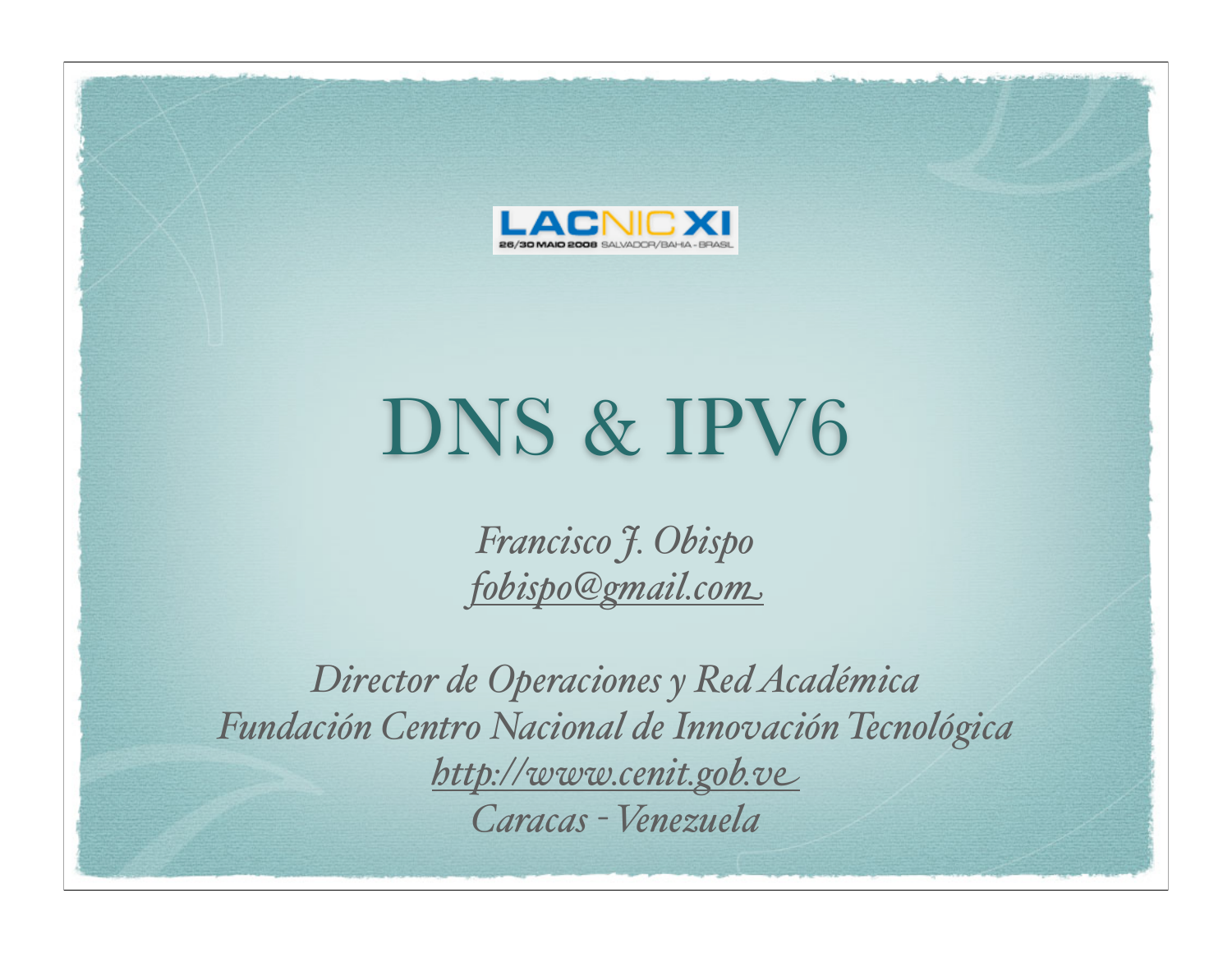# Topics

- Importance of DNS in IPv6
- Server configuration
- Client Configuration
- \* Resource Records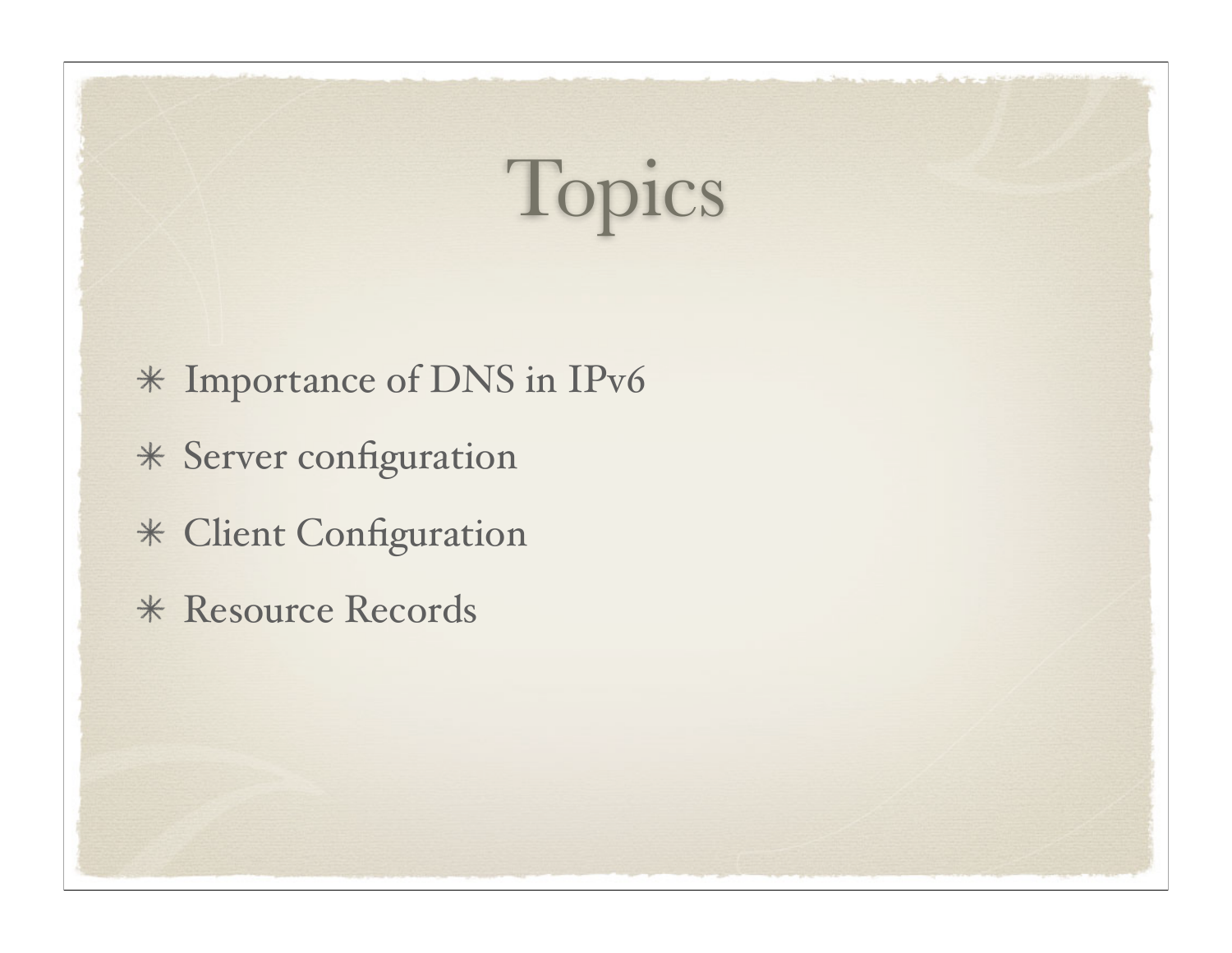## IMPORTANCE OF DNS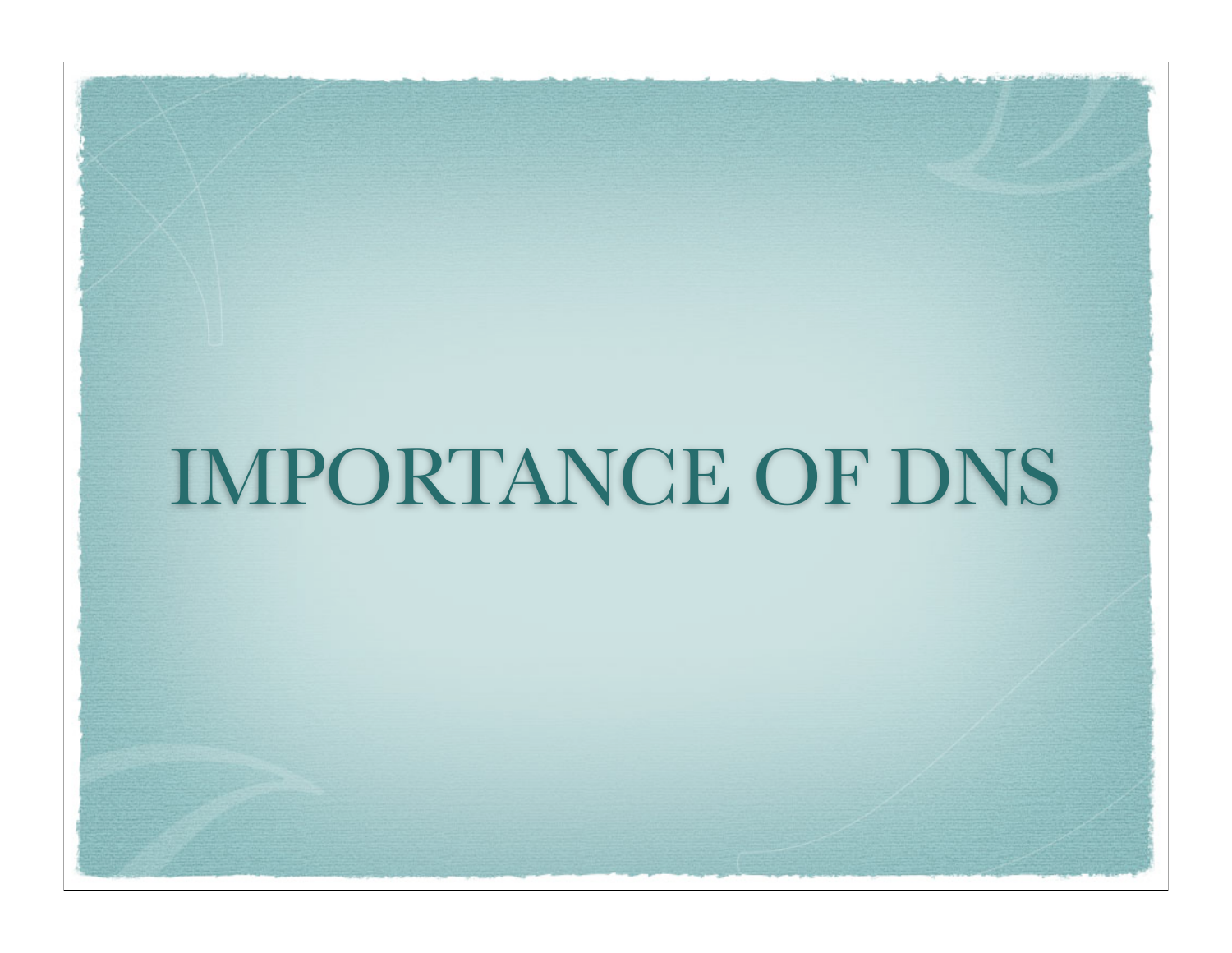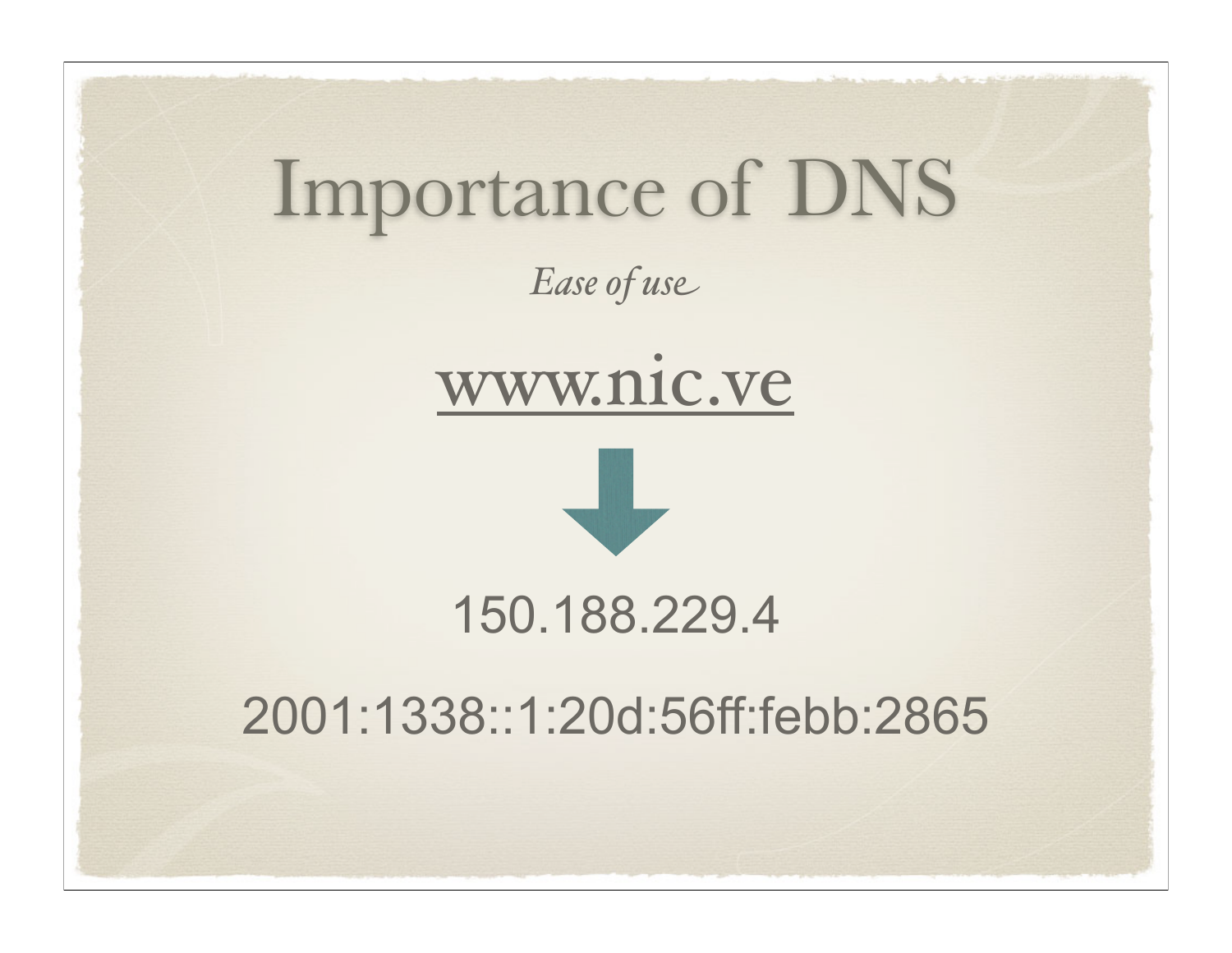## Importance of DNS

*Transparency*

- Host will ask for both A and AAA RRs and will try IPv6 first
- If its unable to connect using IPv6, will fallback to IPv4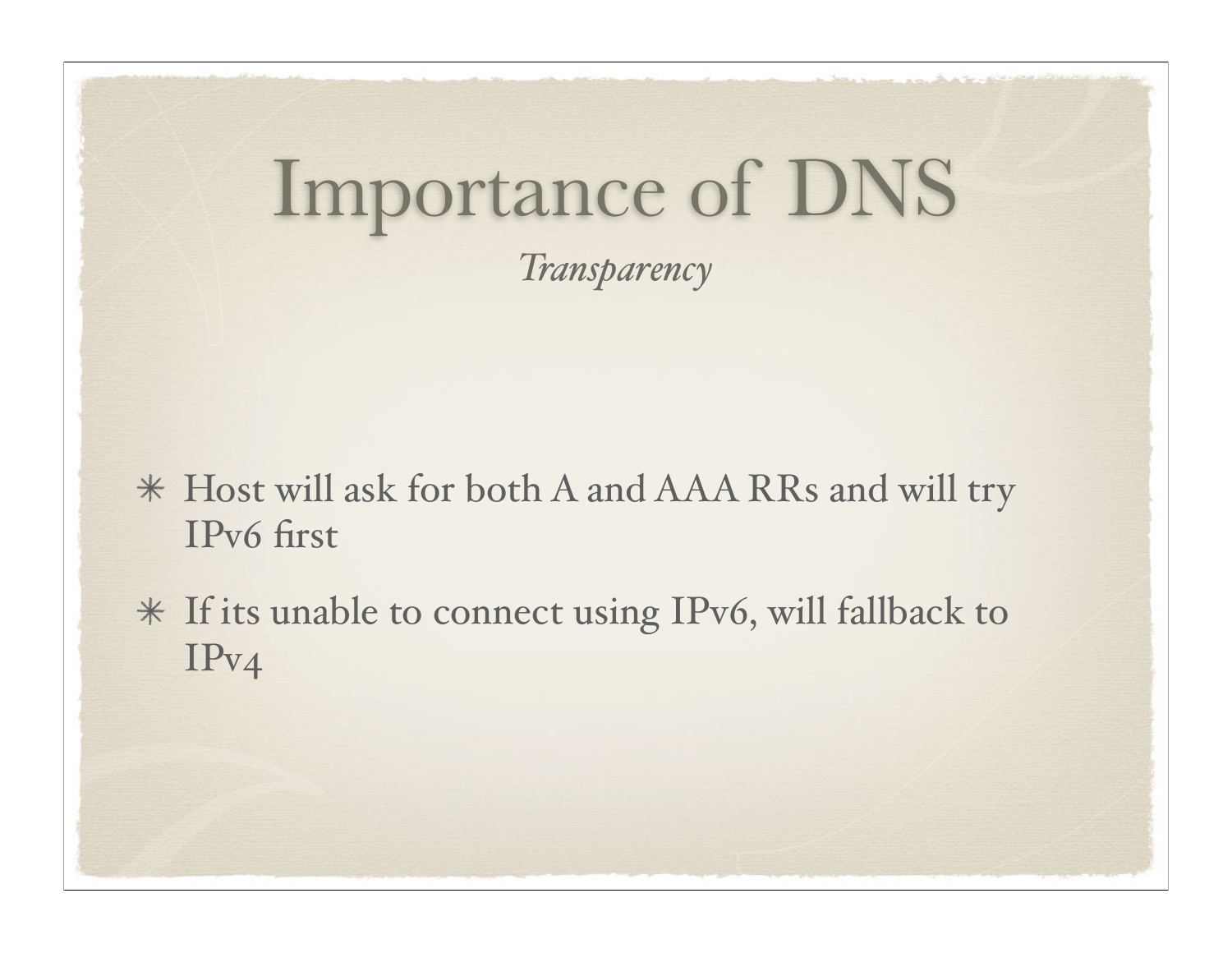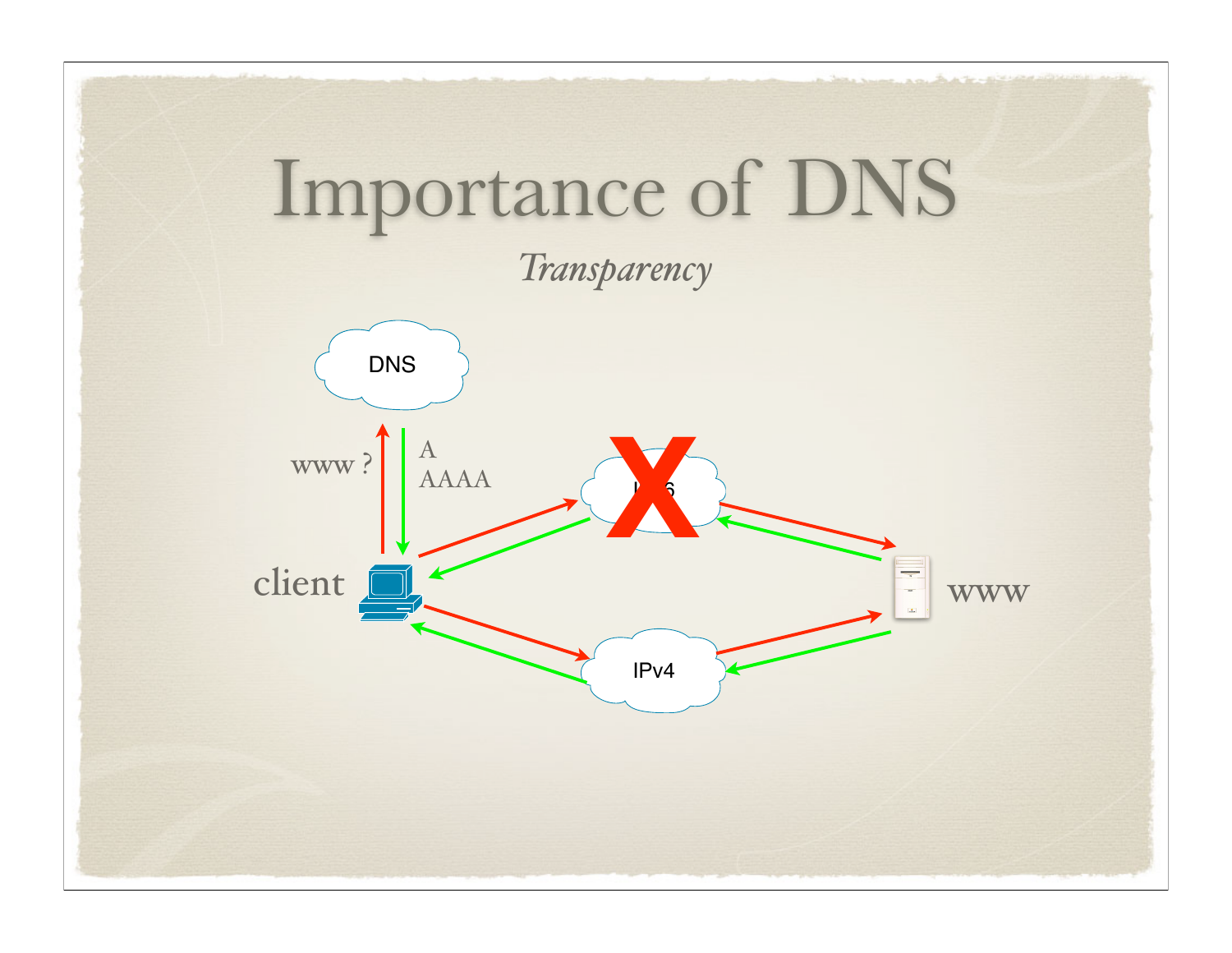#### Importance of DNS *Transparency... not perfection*

What happens if there is bad connectivity to the IPv6 Internet ?

*Slower connections, compared to the IPv4 alternative*

What happens if there is "NO" connectivity to the IPv6 Internet ?

*User has to wait for a timeout, which is worst than connecting without trying for IPv6*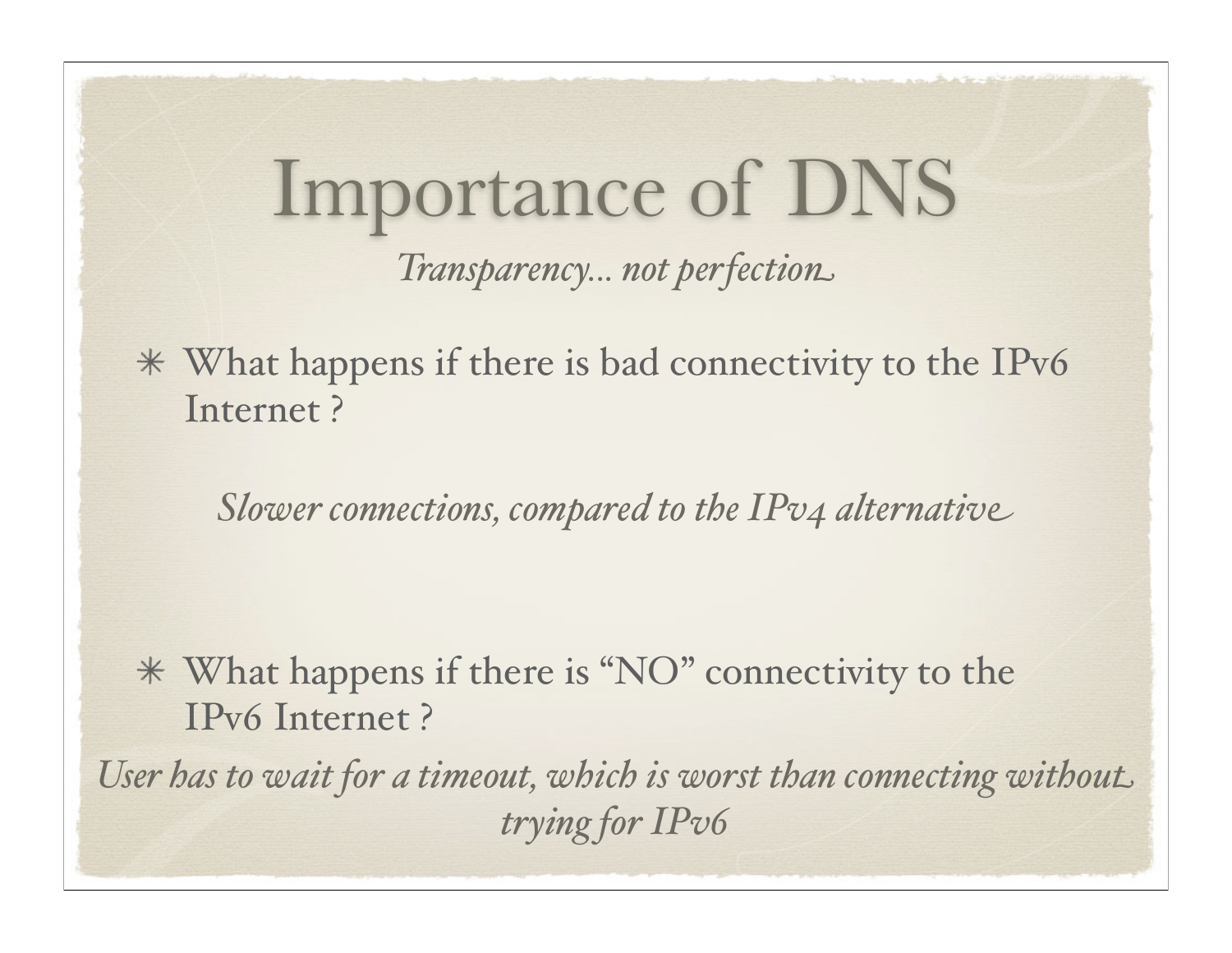## SERVER CONFIGURATION

\* focused on ISC's BIND 9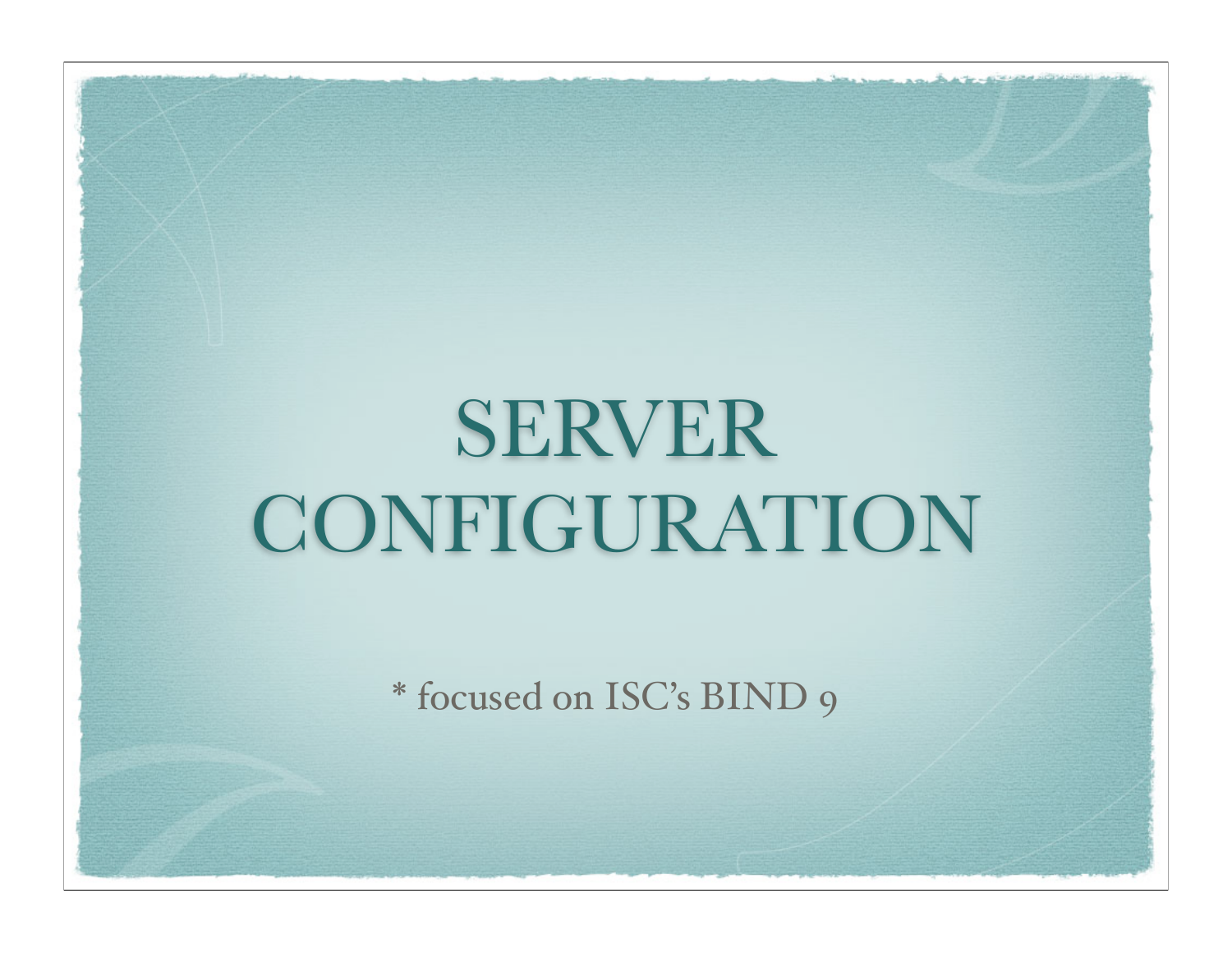*Issues regarding the server*

#### IPv6 Transport

*The server does not need IPv6 transport in order to serve IPv6 Resource Records. This is only needed to serve IPv6 Requests*

Support to IPv6 Resource Records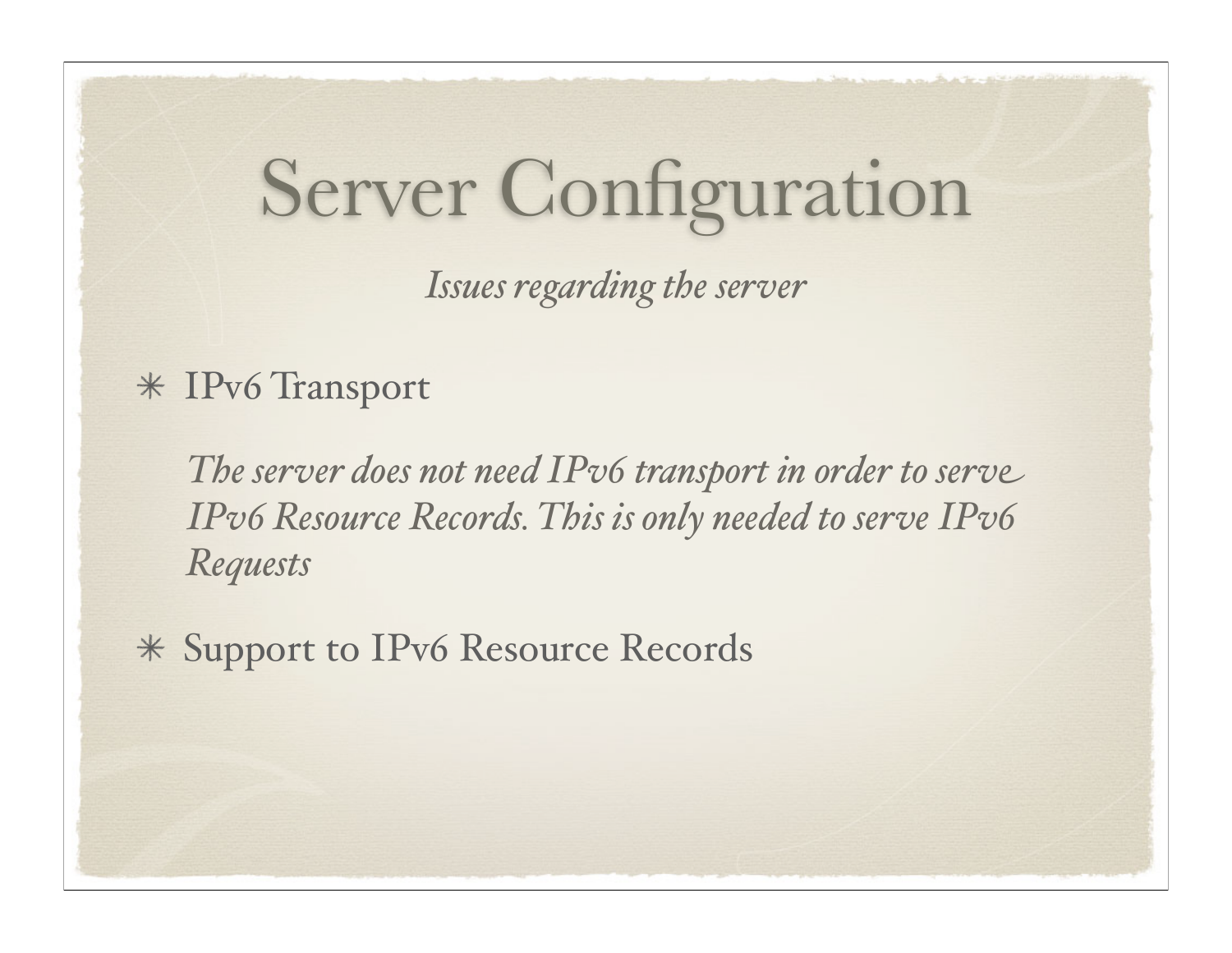#### *Objectives*

- Configure a BIND9 based DNS server
- \* Run the server in a chroot() jail
- Support IPv6 transport
- Manage IPv6 Resource Records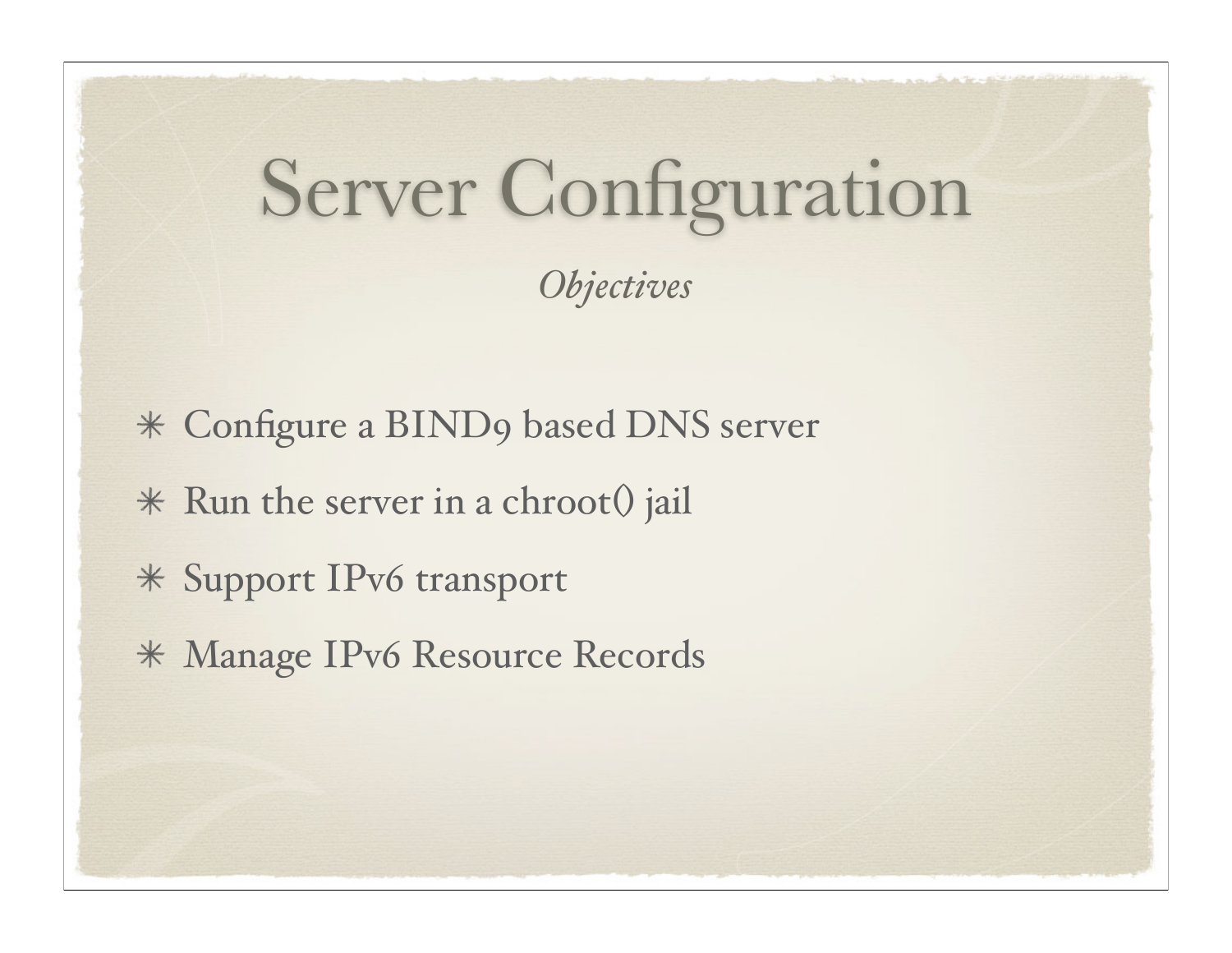*Ingredients...*

- Linux Debian or any other UNIX like OS
- Latest copy of ISC's BIND 9 http://ftp.isc.org/isc/bind9/9.4.2/bind-9.4.2.tar.gz
- C compiler with heather libraries
- IPv6 support on the server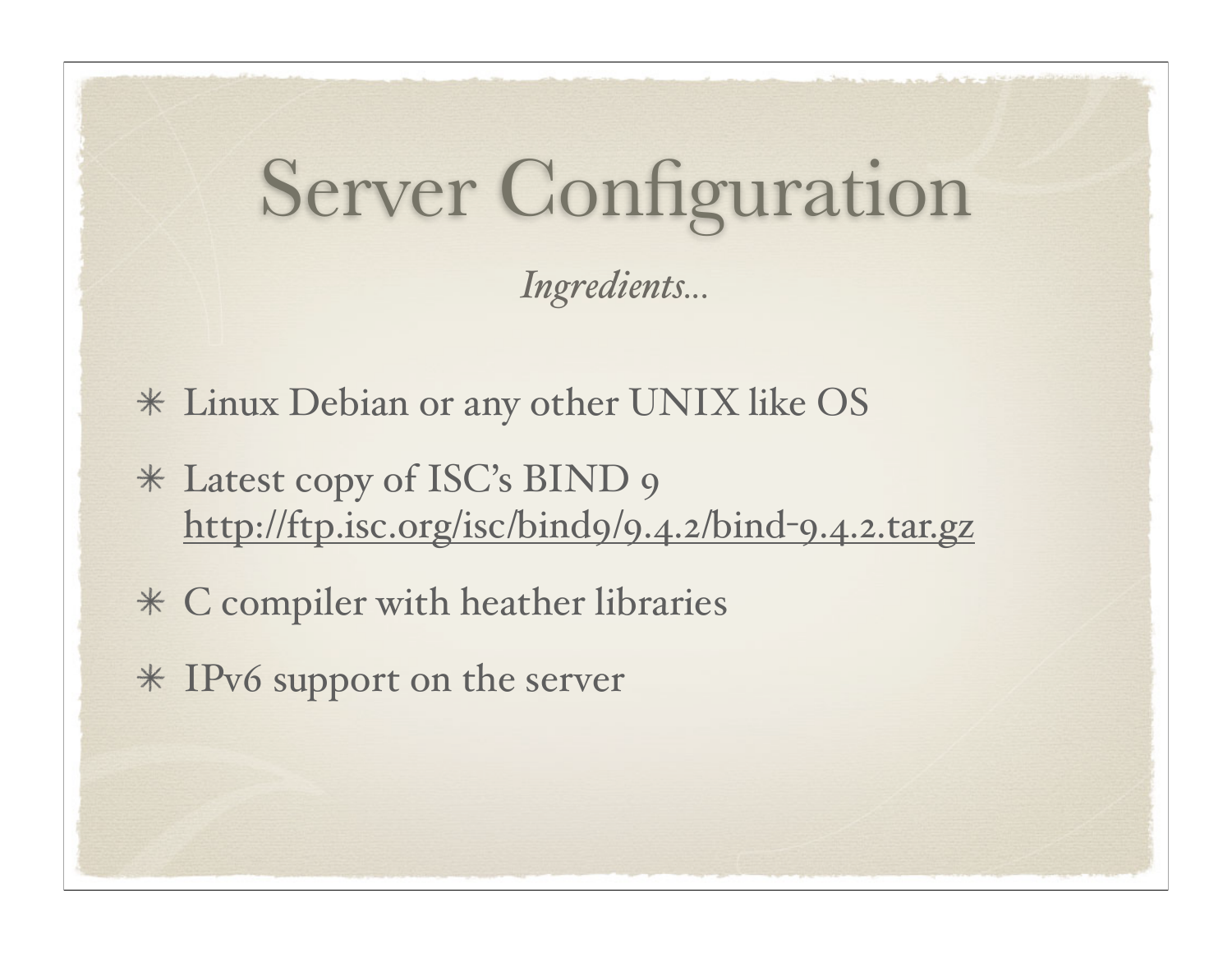*First... Checking the configuration*

# aptitude update

- # aptitude install gcc make libc6-dev wget ipv6calc
- # modprobe ipv6 && echo "ipv6" >>/etc/ modules

# ifconfig -a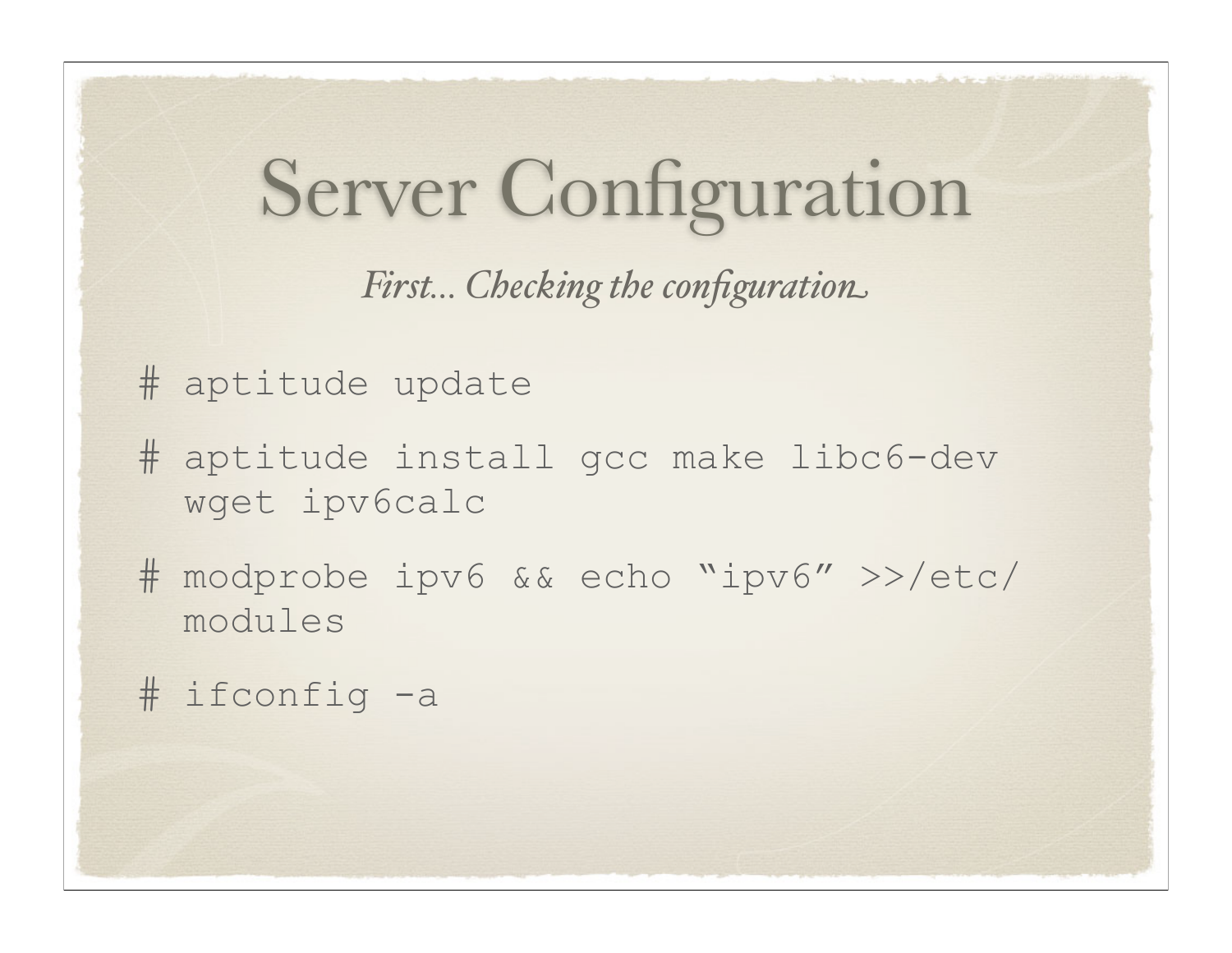```
Server Configuration
# tar -zxf bind-9.4.2.tar.gz
# cd bind-9.4.2
# CFLAGS='-O2' ./configure --prefix=/var/
  named --enable-ipv6 
# make && make install 
               Mixing the ingredients...
```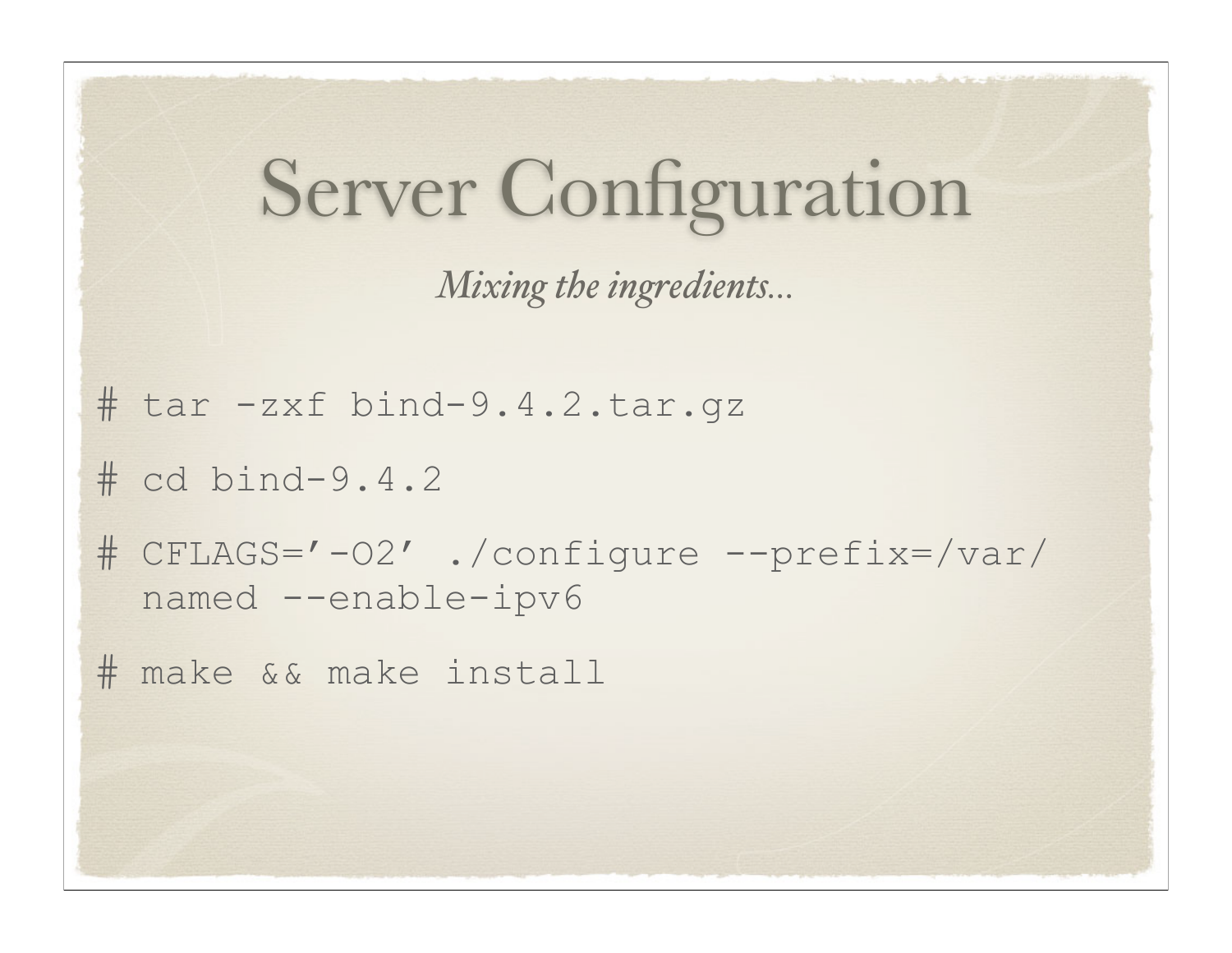#### Server Configuration *A note on CFLAGS='-O2' ...*

- Usually CFLAGS is configured: '-g -O2'
- -g enables debugging symbols in the executable
- If you are not a developer and do not need to debug named, then "turn it off"
- named executable is 5 MBs with debugging symbols vs 2 MB without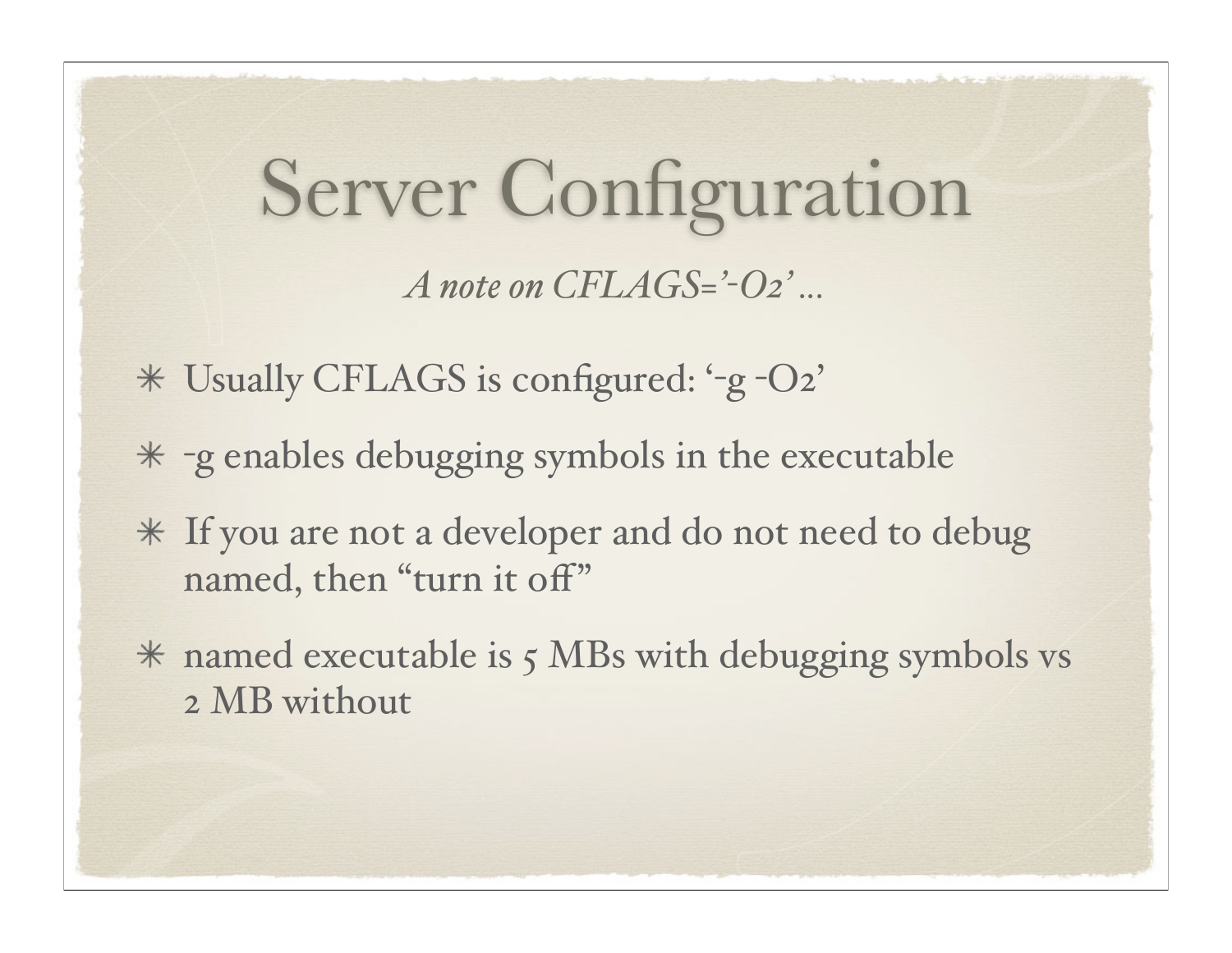```
Server Configuration
# cd /var/named ; mkdir db ; mkdir etc ; mkdir dev
# cd var ; ln -s .. named ; cd ..
# cd dev;
  mknod null c 1 3 ;
  mknod zero 1 5;
  mknod random c 1 8;
# cd ..
# useradd -c "BIND9 User" -s /bin/false -d /var/named named
                      Finishing up...
```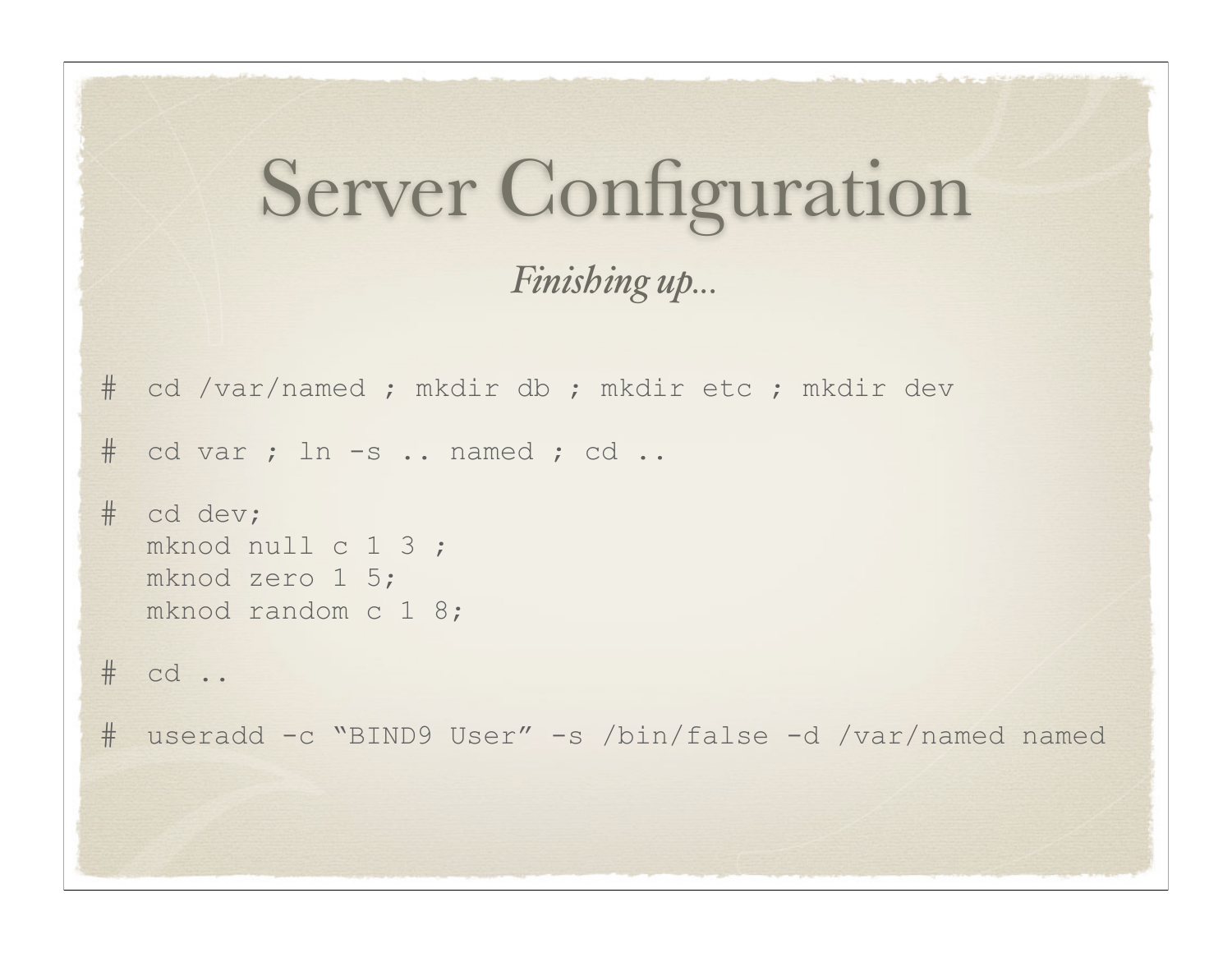*Setting up the nameserver (named.conf)*

Create /var/named/etc/named.conf

```
acl myTestNetwork { 
        127.0.0.1/32; 
        10.0.0.0/8; 
        2001:1338::/32;
} ;
options {
       allow-recursion {myTestNetwork;};
       directory /var/named/db;
       version "MyDNS Test Server";
       listen-on-v6 { any; };
};
```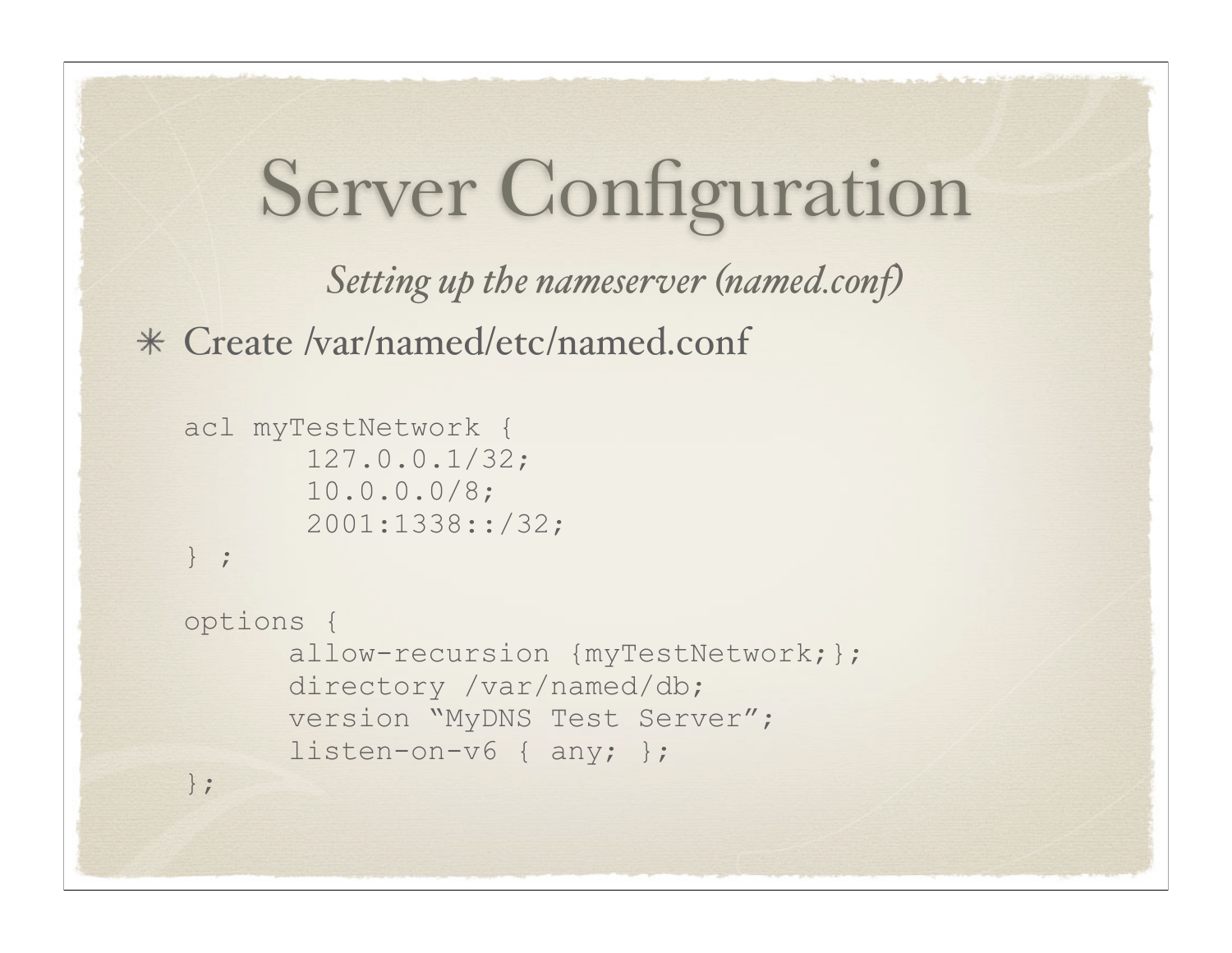*Setting up the nameserver (hints)*

Download the latest named.cache from INTERNIC and place it in the /var/named/db directory:

```
cd /var/named/db
wget ftp://anonymous:guest@internic.net/domain/named.cache
```
Add the "hints" or root zone to the named.conf file:

```
zone "." {
       type hint;
       file "named.cache";
};
```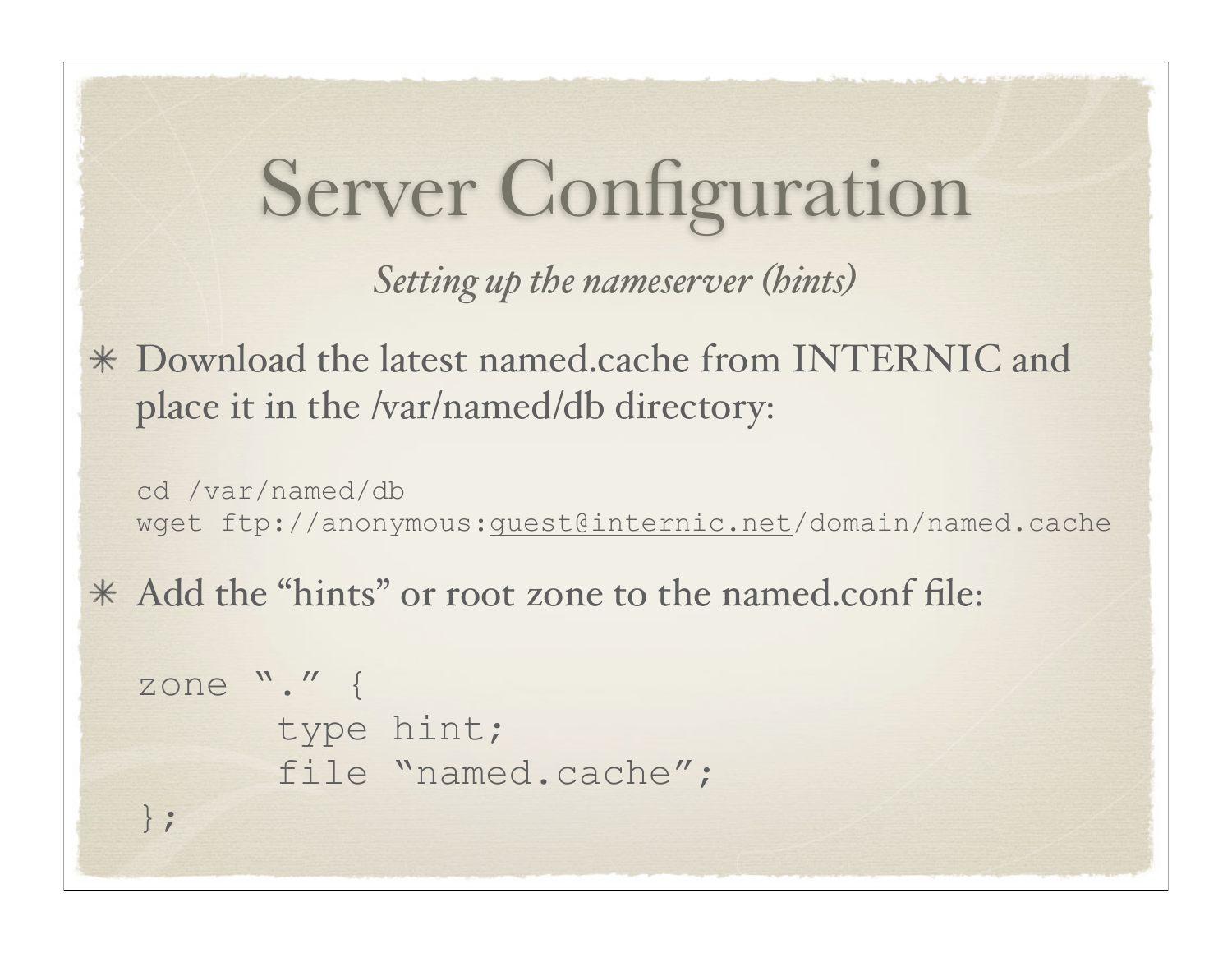✓ Add the following zones for local resolution: *Setting up the nameserver (hints)*

- ➡ **localhost**
- ➡ **1.0.0.127.in-addr.arpa**
- ➡ **1.0.0.0.0.0.0.0.0.0.0.0.0.0.0.0.0.0.0.0.0.0.0.0.0.0.0.0.0.0.0.0.ip6.arpa**

 $\sqrt{\ }$  Include the following text in the zone file

**localhost. IN AAAA ::1 IN A 127.0.0.1 1.0.0.127.in-addr.arpa. IN PTR localhost. \$ORIGIN 0.0.0.0.0.0.0.0.0.0.0.0.0.0.0.0.ip6.arpa. 1.0.0.0.0.0.0.0.0.0.0.0.0.0.0.0 IN PTR localhost.**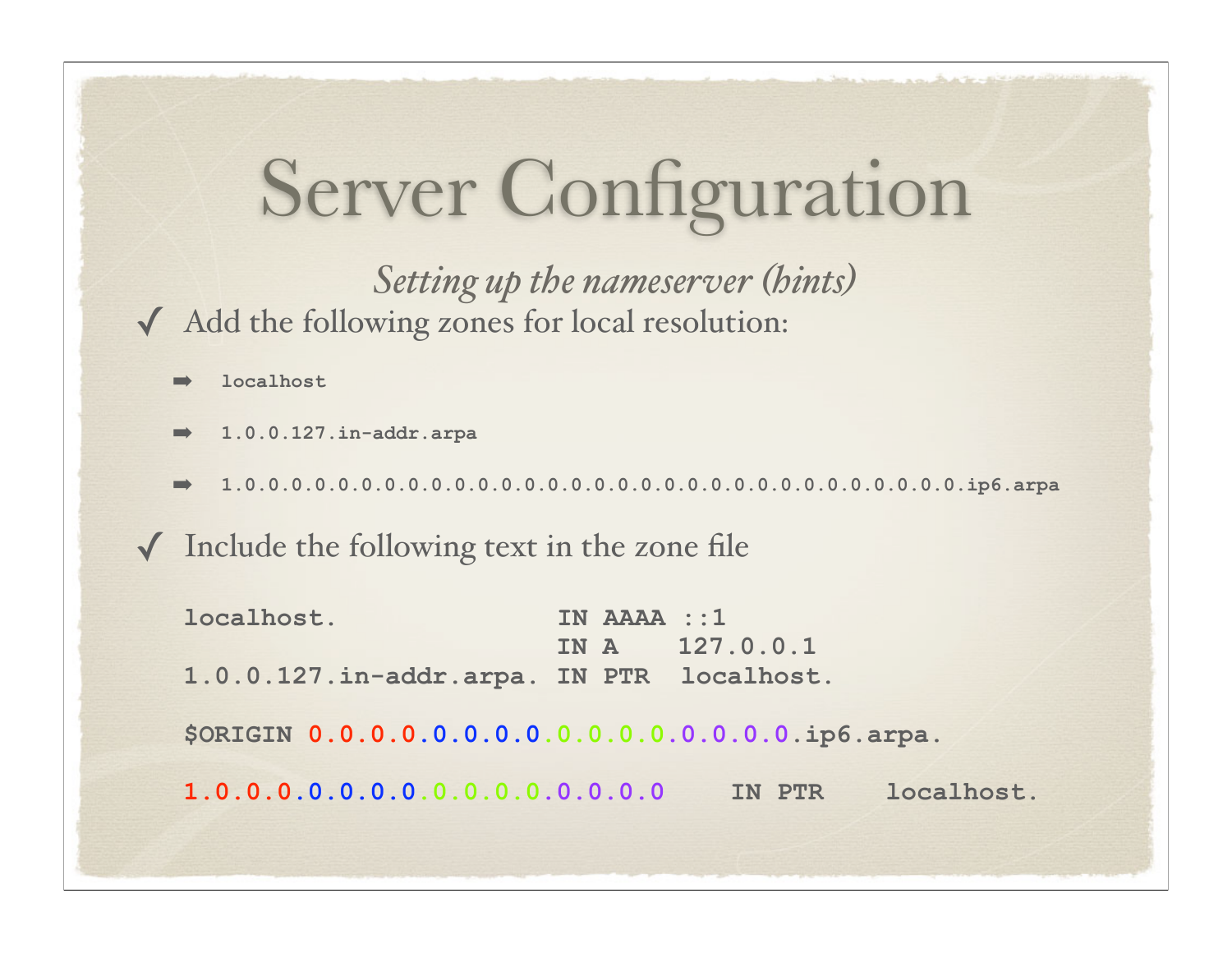*Setting up the nameserver (hints)*

Check permissions:

/var/named/var/run should be owned by named

Configure rndc (Remote Named Daemon Controller)

**/var/named/sbin/rndc-confgen -a chmod named /var/named/etc/rndc.key vi /var/named/etc/named.conf (include "/etc/rndc.key";)**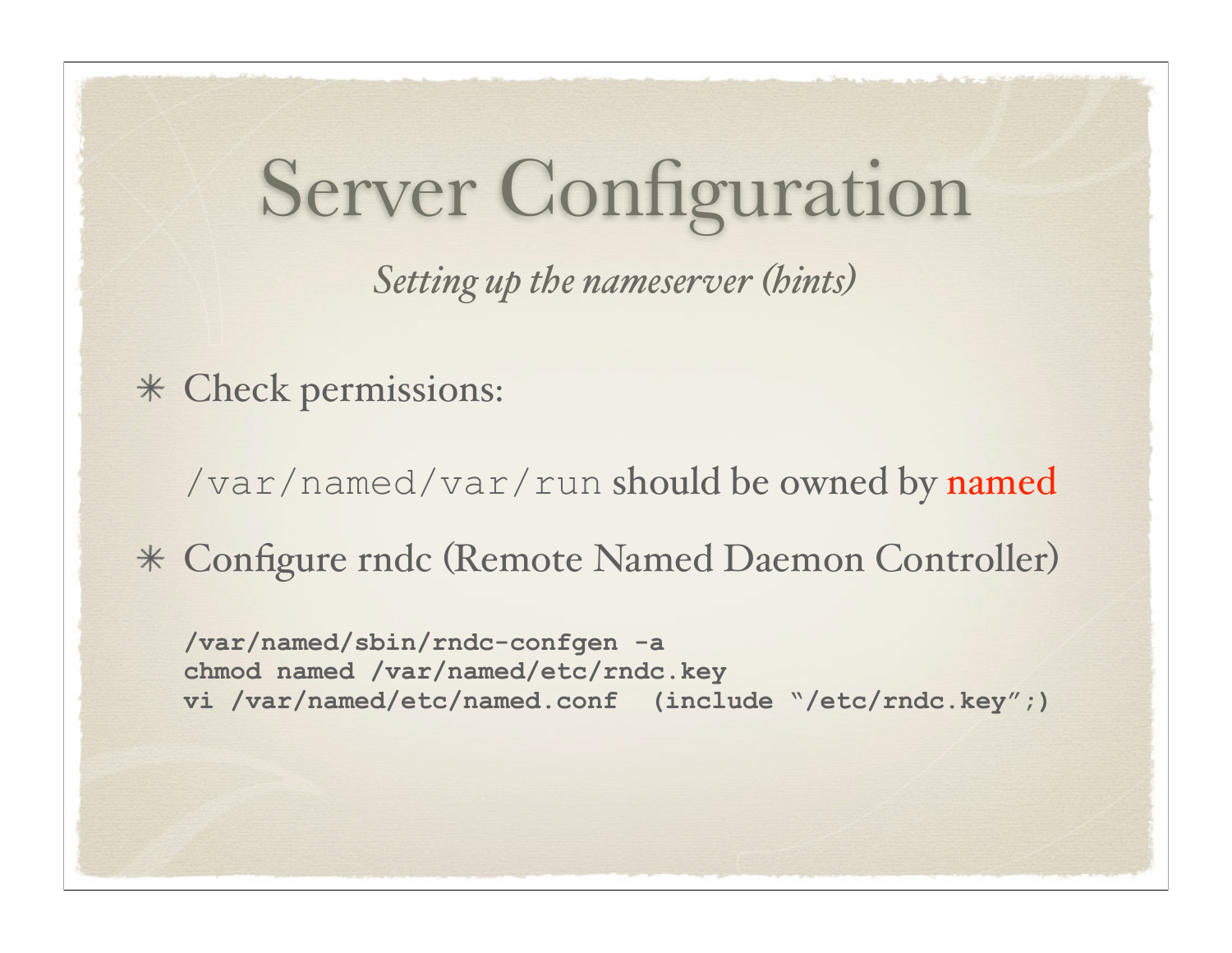*Setting up the nameserver* 

Specific IPv6 configuration parameters

- transfer-source-v6 (ipv6\_address  $\vert * \rangle$  [ port (integer  $\vert * \rangle$  ];
- listen-on-v6 [ port integer ] { address\_match\_element; ... };
- query-source-v6 ( ( ipv6\_address  $\vert * \rangle$  ) [address (ipv6\_address  $\vert * \rangle$  ]) [ port (integer  $\vert * \rangle$  ];
- notify-source-v6 (ipv6\_address  $\vert * \rangle$  [ port (integer  $\vert * \rangle$  ];
- alt-transfer-source-v6 (ipv6\_address  $|$  \*)  $[$  port (integer  $| * )$  ];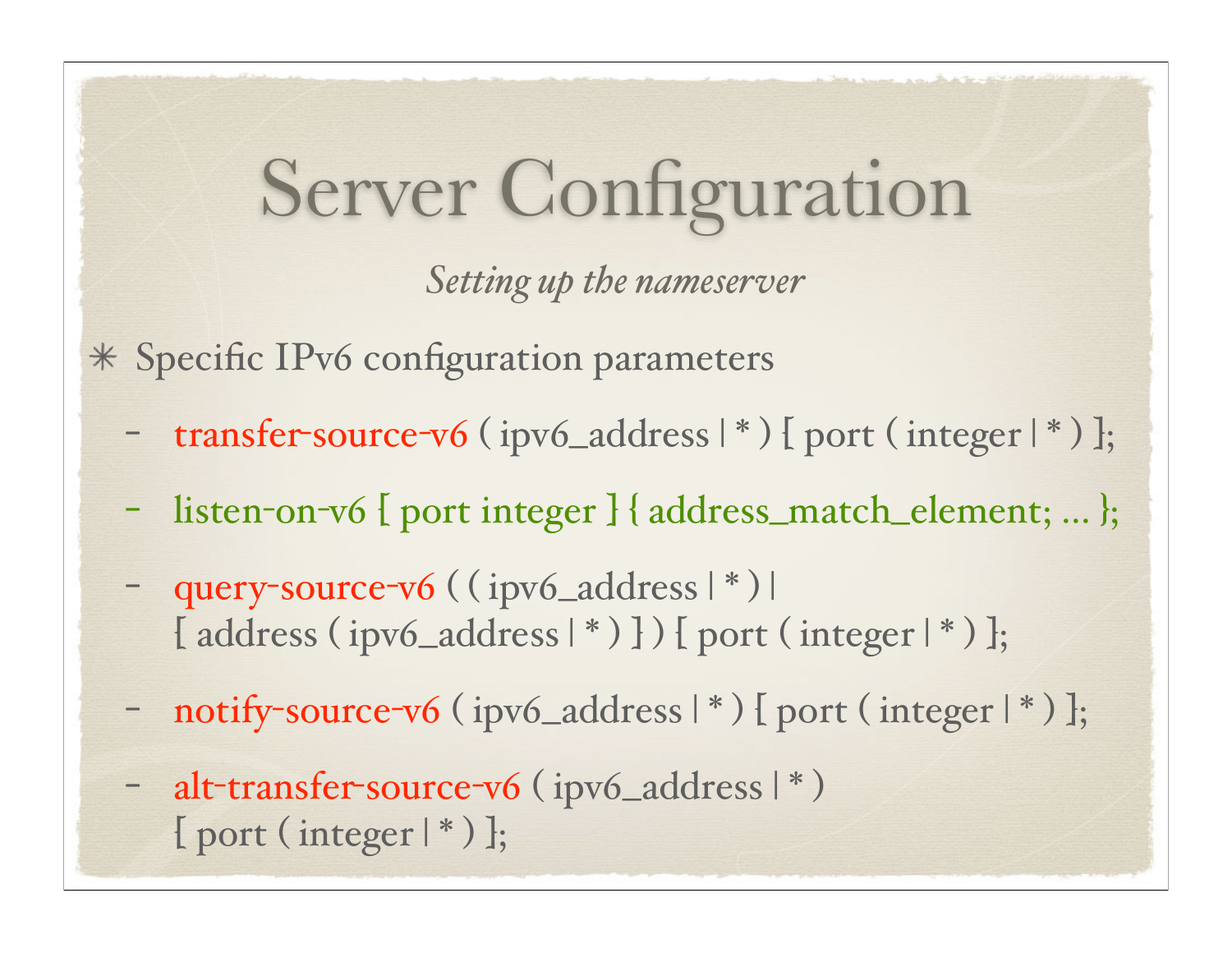#### *Taking a test bite...*

Launch the named daemon:

```
cd /var/named ;
./sbin/named -t /var/named -u named -c etc/named.conf
```
#### Check for the named process and fix any mistakes:

```
ps aux | grep named ;
tail -f /var/log/daemon.log
```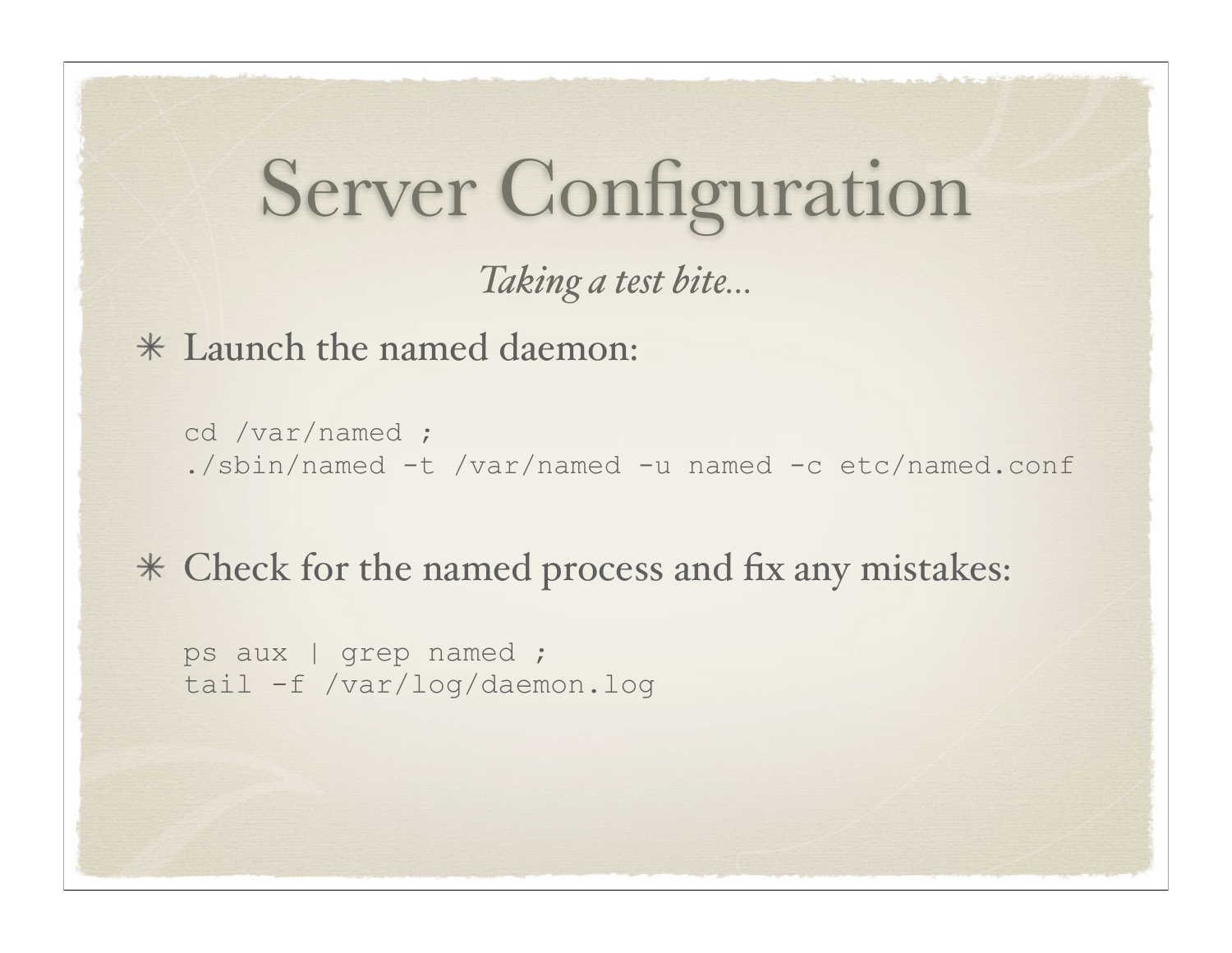Congratulations !!!

You now have a Cache-Only enabled server with IPv6 Support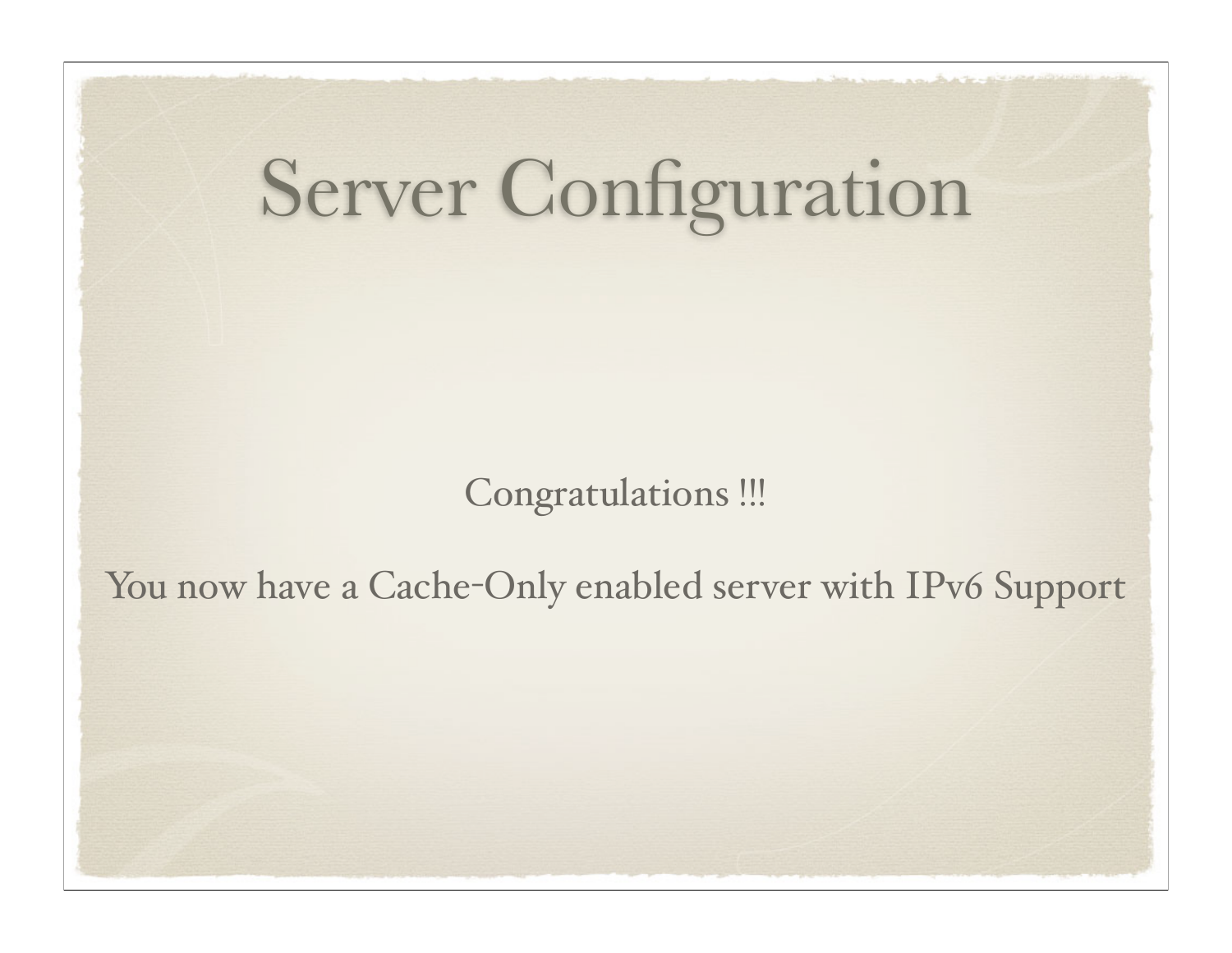# CLIENT CONFIGURATION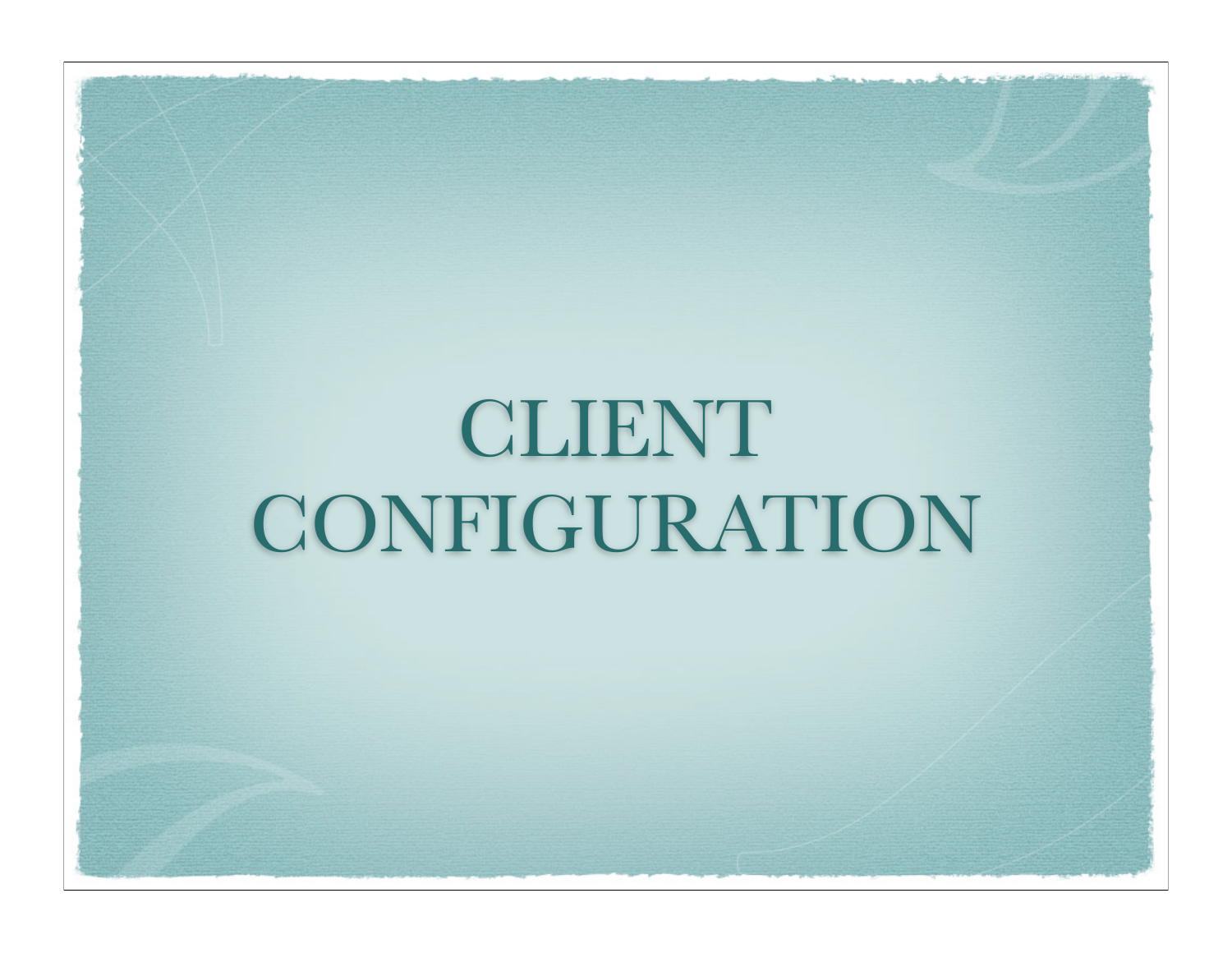### Client Behavior

Depending on the Operating System, client resolver libraries will behave differently in an IPv6 environment

#### ✓ Windows Vista

- ‣ If it has a Teredo or Local Link Address only, will only query for A records
- ‣ If it has a global address, will first ask for A resource records, if the query time outs or returns an error (other than nxdomain), it will not try AAAA addresses
- In any other case, will prefer IPv6 transport over IPv4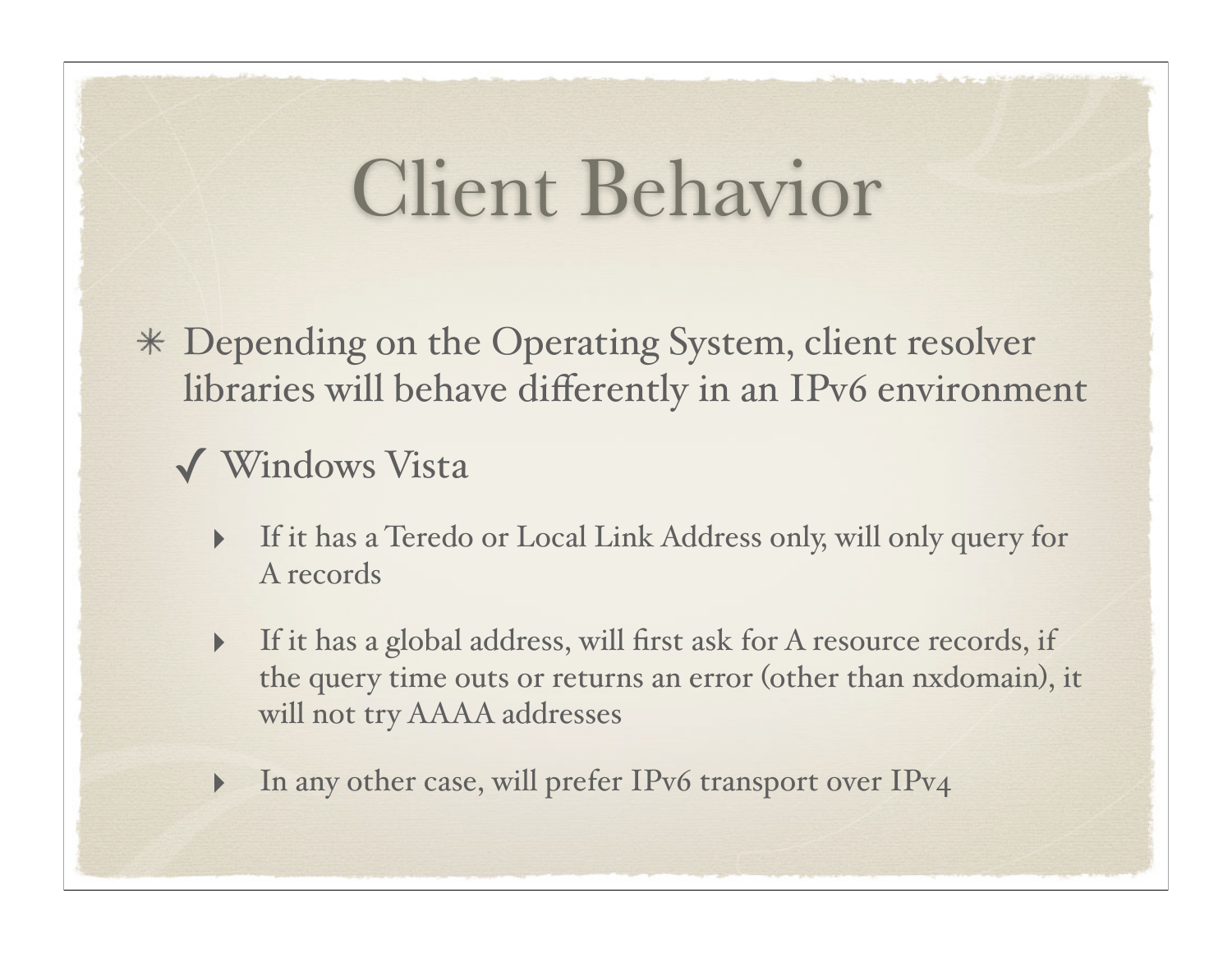### Client Behavior

#### ✓ Other Unix Based.. (Mac OS, etc.)

‣ Will prefer IPv6 transport, but will not distinguish between types of addresses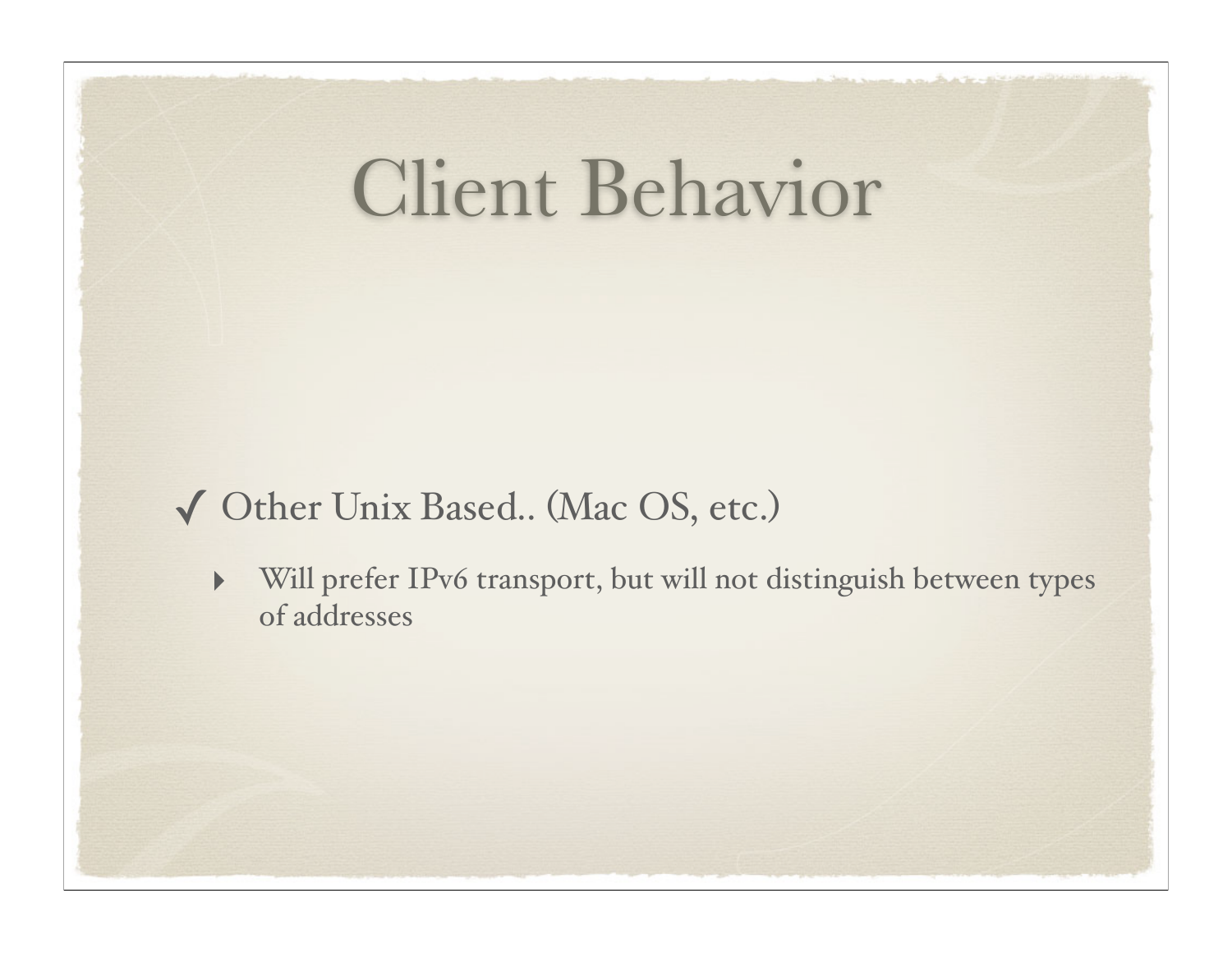## Client Configuration

- Currently there are four(4) ways to configure the DNS servers on the client [1]
	- ✓ Static configuration
	- ✓ RA Option
	- ✓ DHCPv6
	- ✓ Well Known Anycast DNS Servers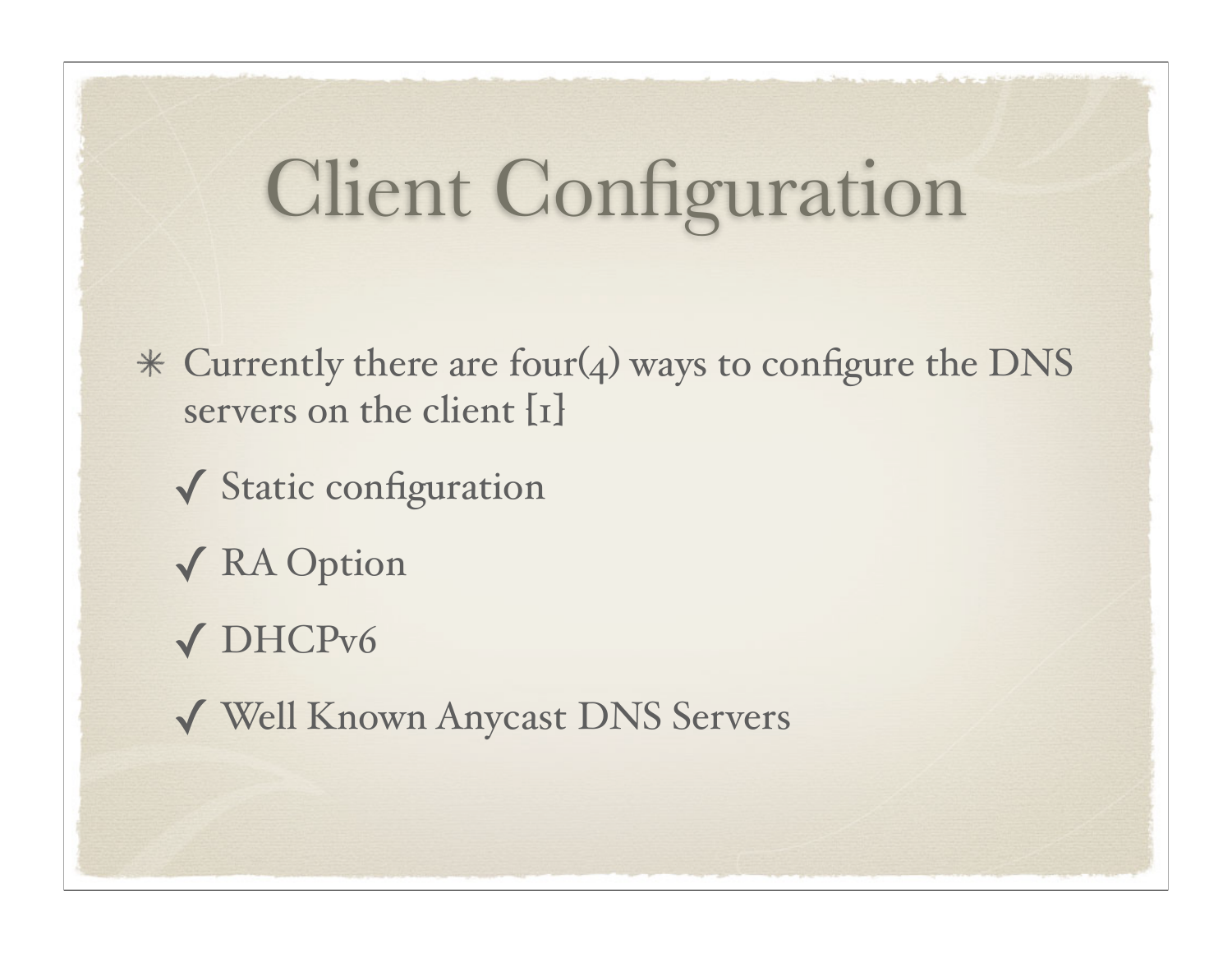# Client Configuration

*Static Configuration*

- Requires to hard-code the DNS servers in each of the clients connected to the network
- $*$  In a unix-like OS, usually involves adding the DNS Servers to the /etc/resolv.conf file

echo "nameserver 2001:1338:3::4" > /etc/resolv.conf

*Back to this later...*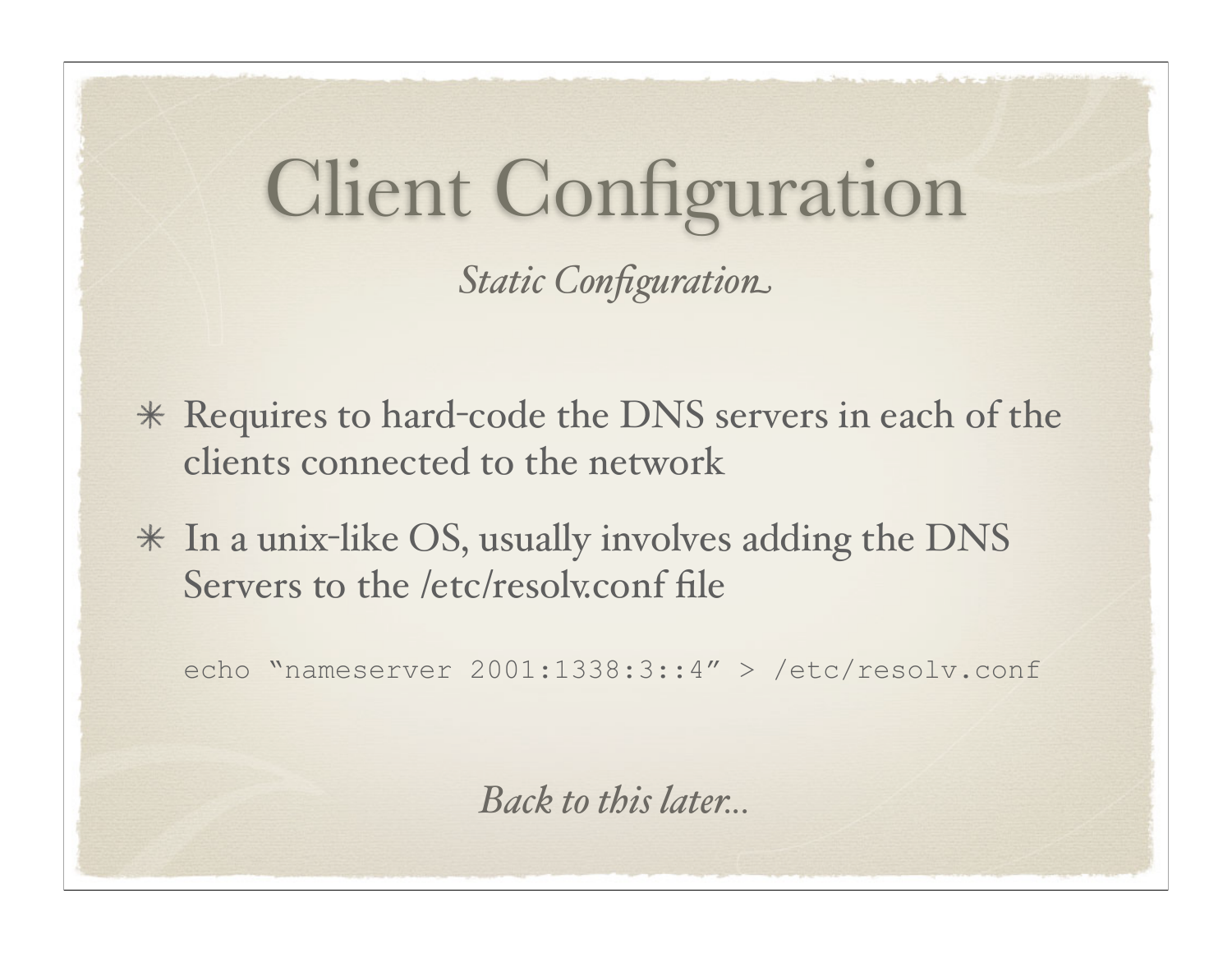#### Client Configuration *RA Option*

- Because the RA support is usually built in into the kernel, its IPv6 support needs to be modified[2] and a daemon written in order to notify the OS about the Recursive DNS Servers (i.e. write /etc/resolv.conf file)
- Currently RADVD (Router Advertisement Daemon) supports the RDNSS Option, but it is using an ad-hoc opt code (25). Waiting for IANA to provide the resource.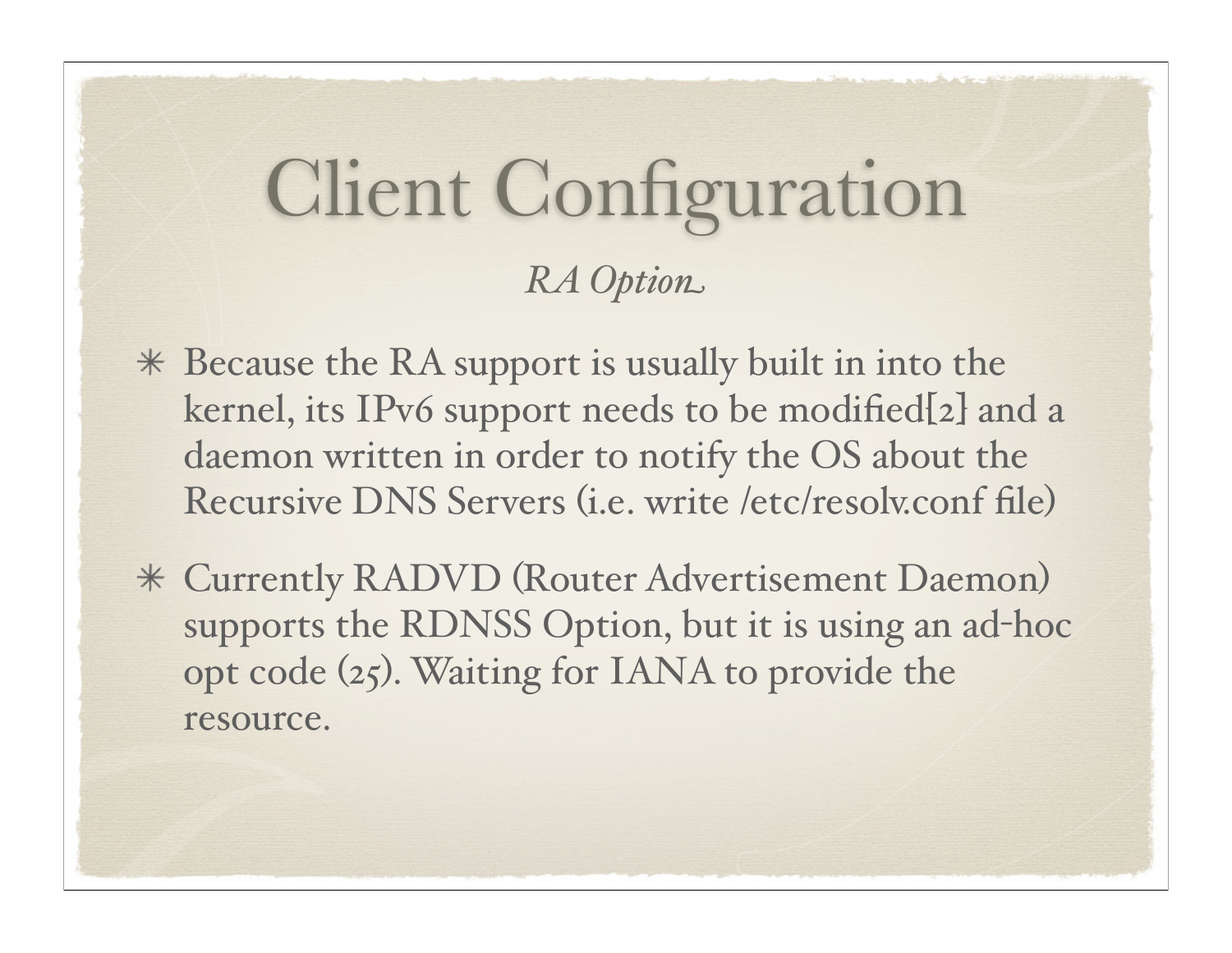#### Client Configuration *DHCPv6*

- DHCPv6 provides mechanisms to configure Recursive DNS Servers on the client, as well as other configuration parameters (NTP servers, SIP, etc.)
- The main advantage is the possibility to manage all the configurations from a main control center
- One disadvantage is that the client will receive at least two packages, a RA and one for the DNS Server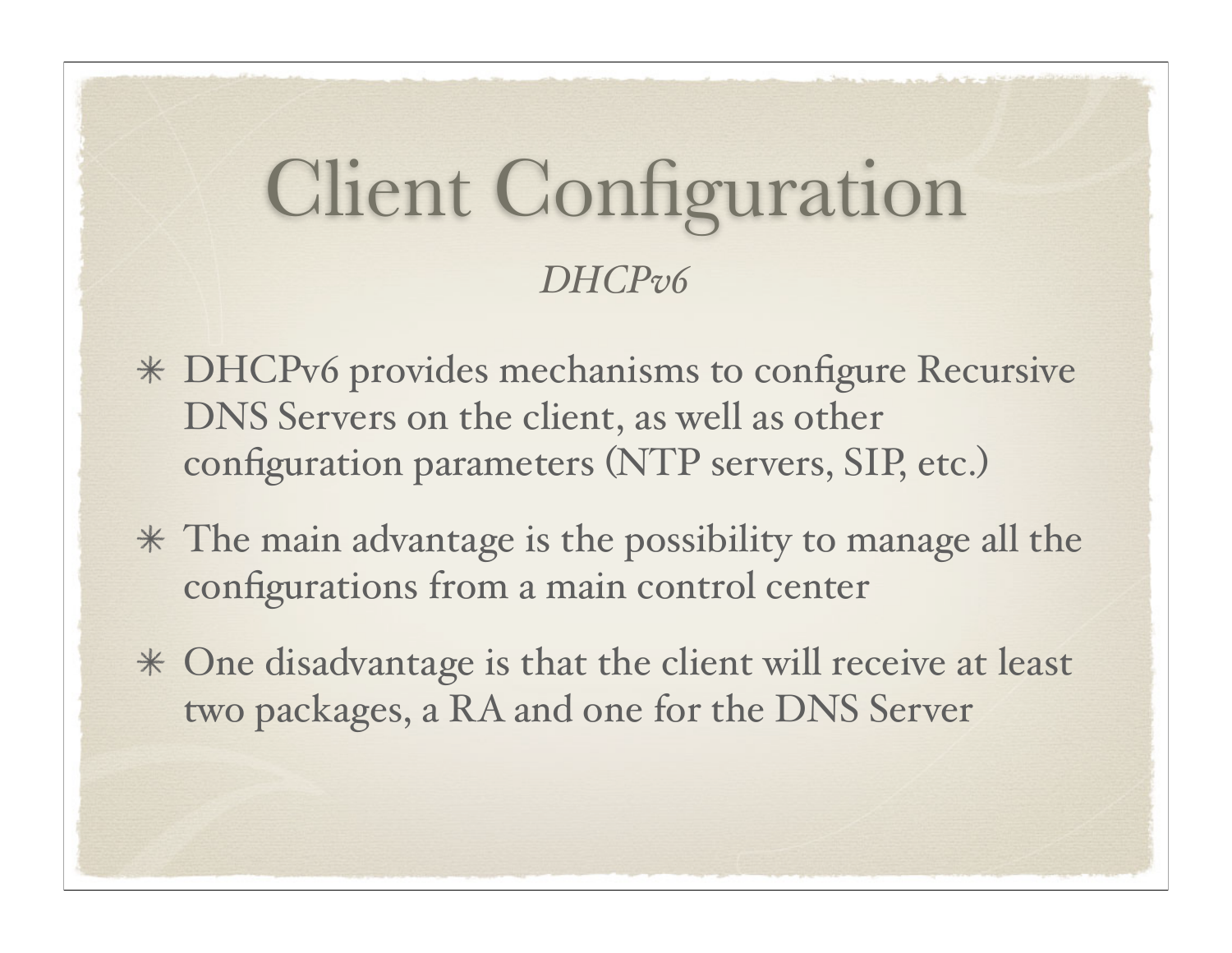#### Client Configuration *DHCPv6*

#### Configure Recursive DNS Severs

option domain-name-servers 2001:1338::2 2001:1338::3;

#### Configure domain search path

option domain-name "lacnic.net"; option domain-name "workshop.lacnic.com.uy";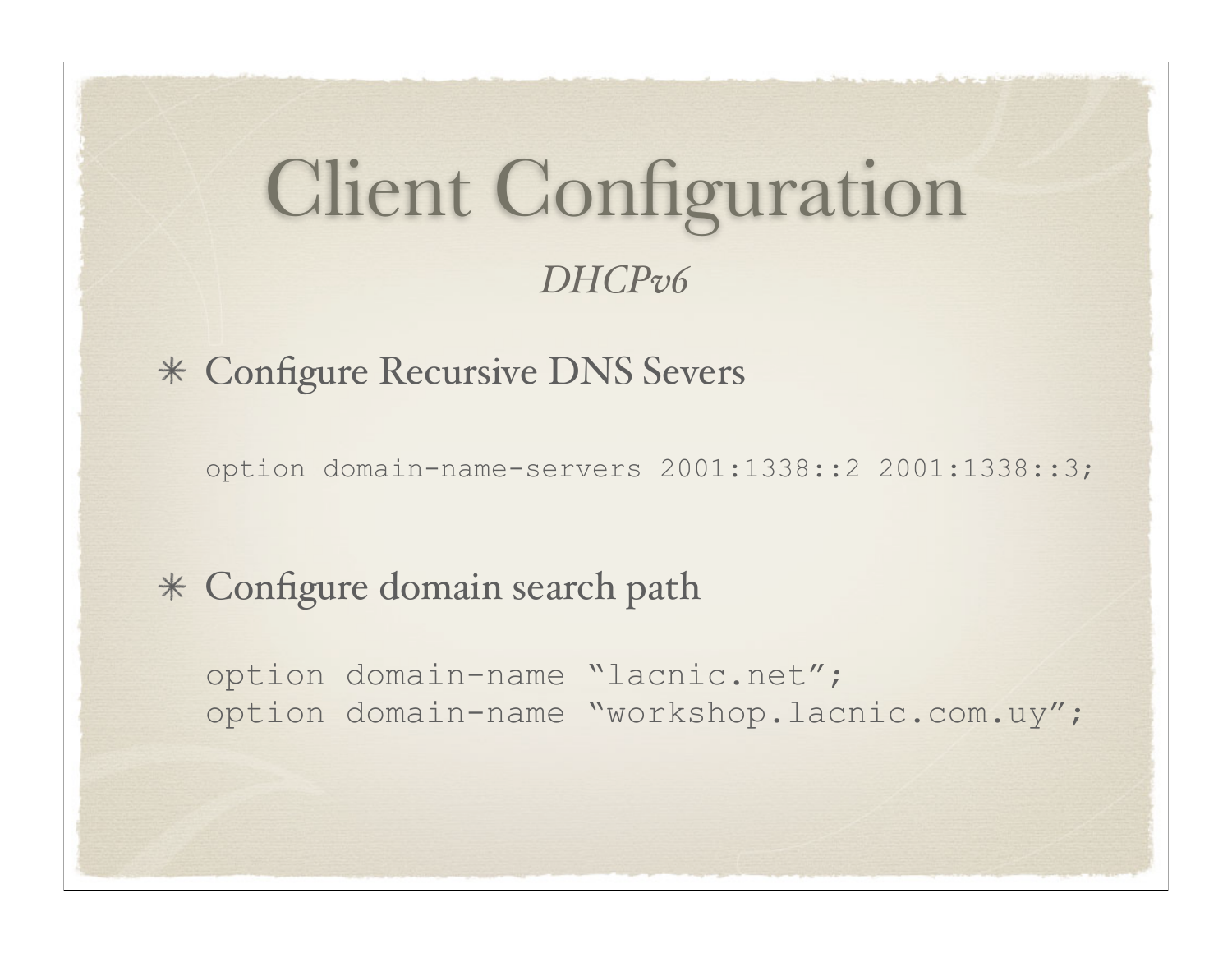## Client Configuration

*We( Known Anycast Address*

◆ DNS servers have both **ISP** Admin Domain WKA and global address space (global for external queries and responses)

✓WKA distributed via IGP

✓Not exported to external networks

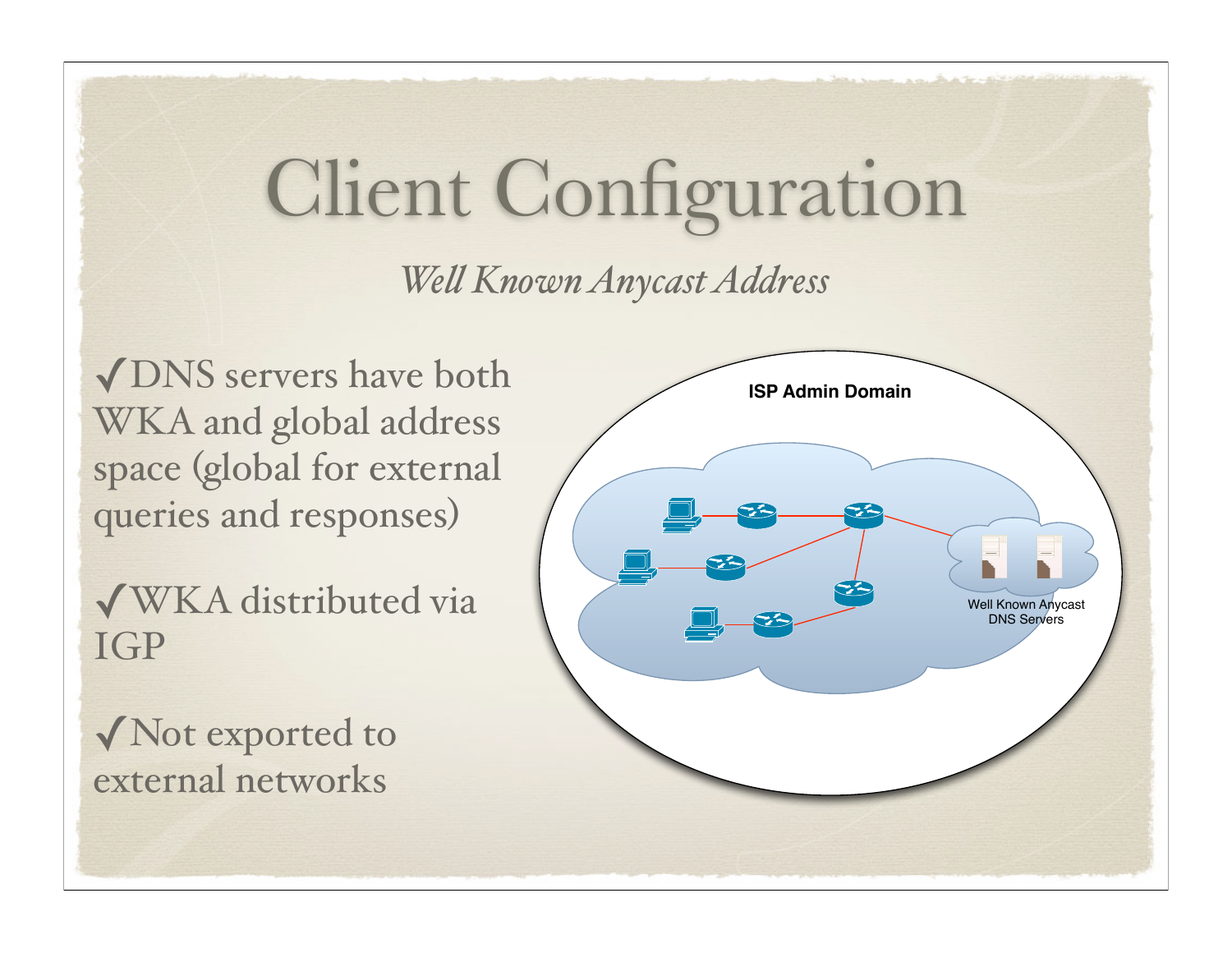## Client Configuration

*We( Known Anycast Address*

- Support on all platforms, and can be combined with multiple configuration methods (RA, DHCP, static, etc.)
- Windows XP + Vista default behavior
- UNIX like OS, (MacOS, Linux, etc.) just add the WKA to the /etc/resolv.conf file and distribute at installation
- Main disadvantage: Requires additional networking configuration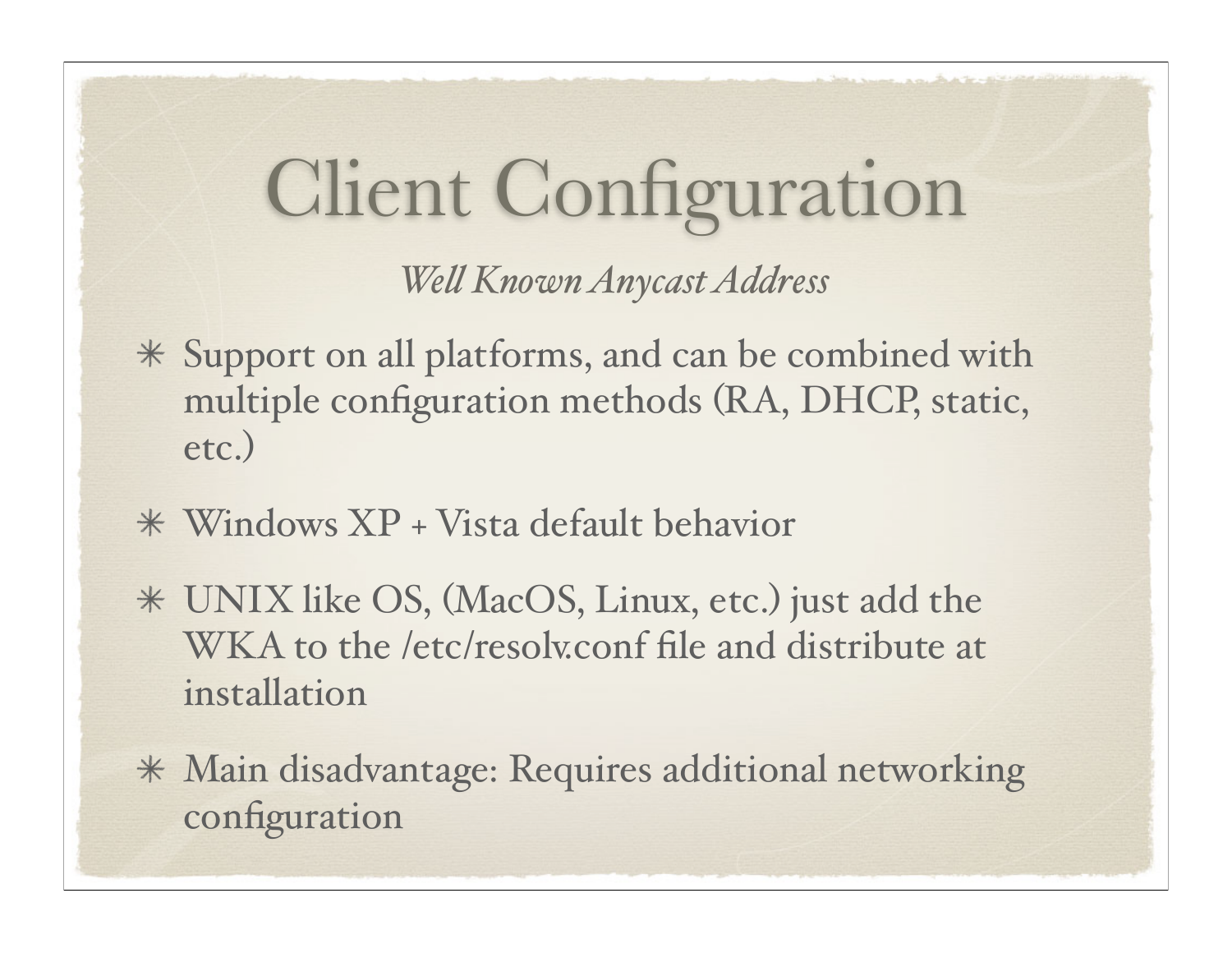# DNS RESOURCE RECORDS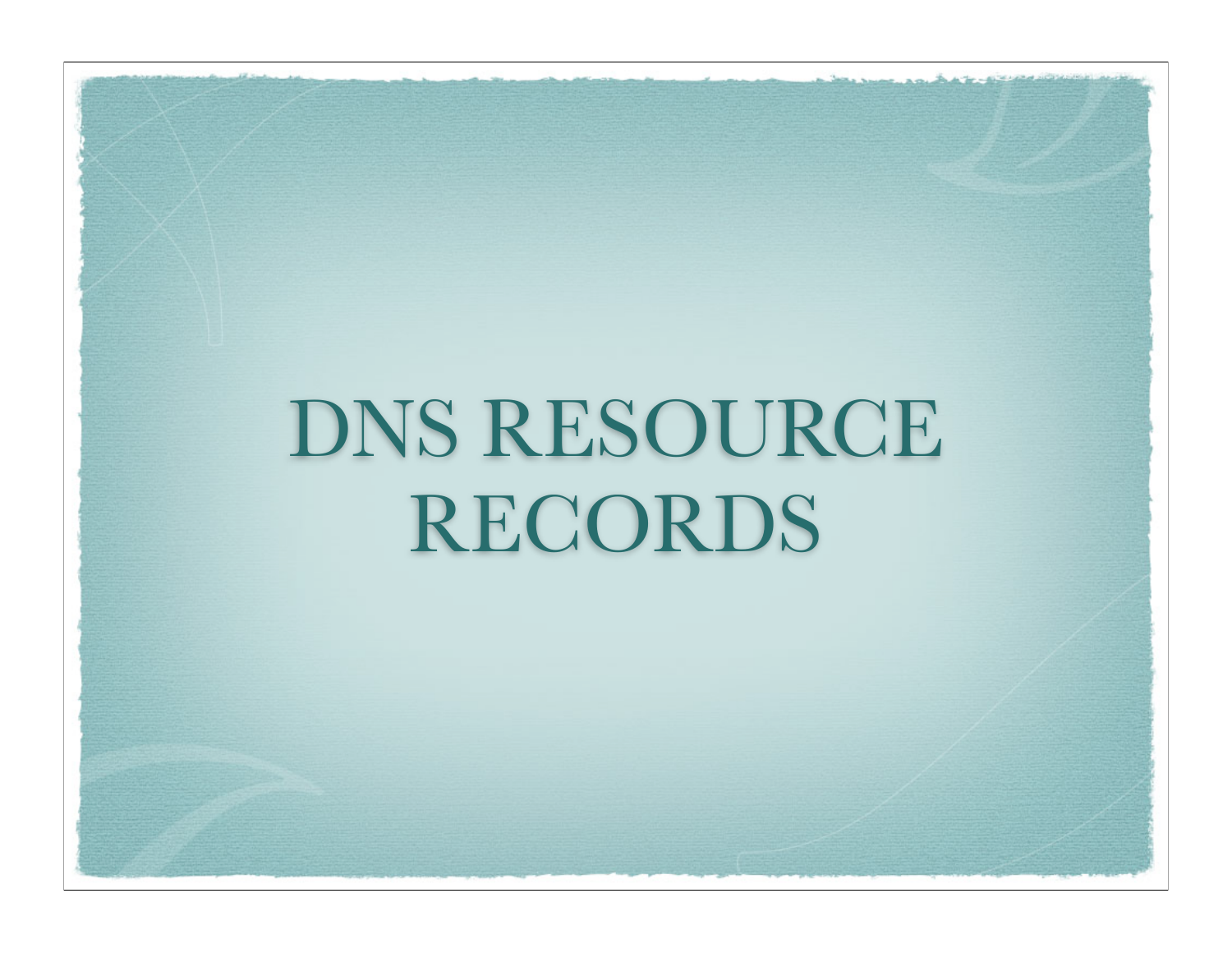*Background...*

- $*$  In order to maintain compatibility with existing applications and to provide an environment "similar" to the IPv4 space a new RR type has been created to identify hosts for forward resolution: AAAA
- For reverse resolution, PTR records have also been adopted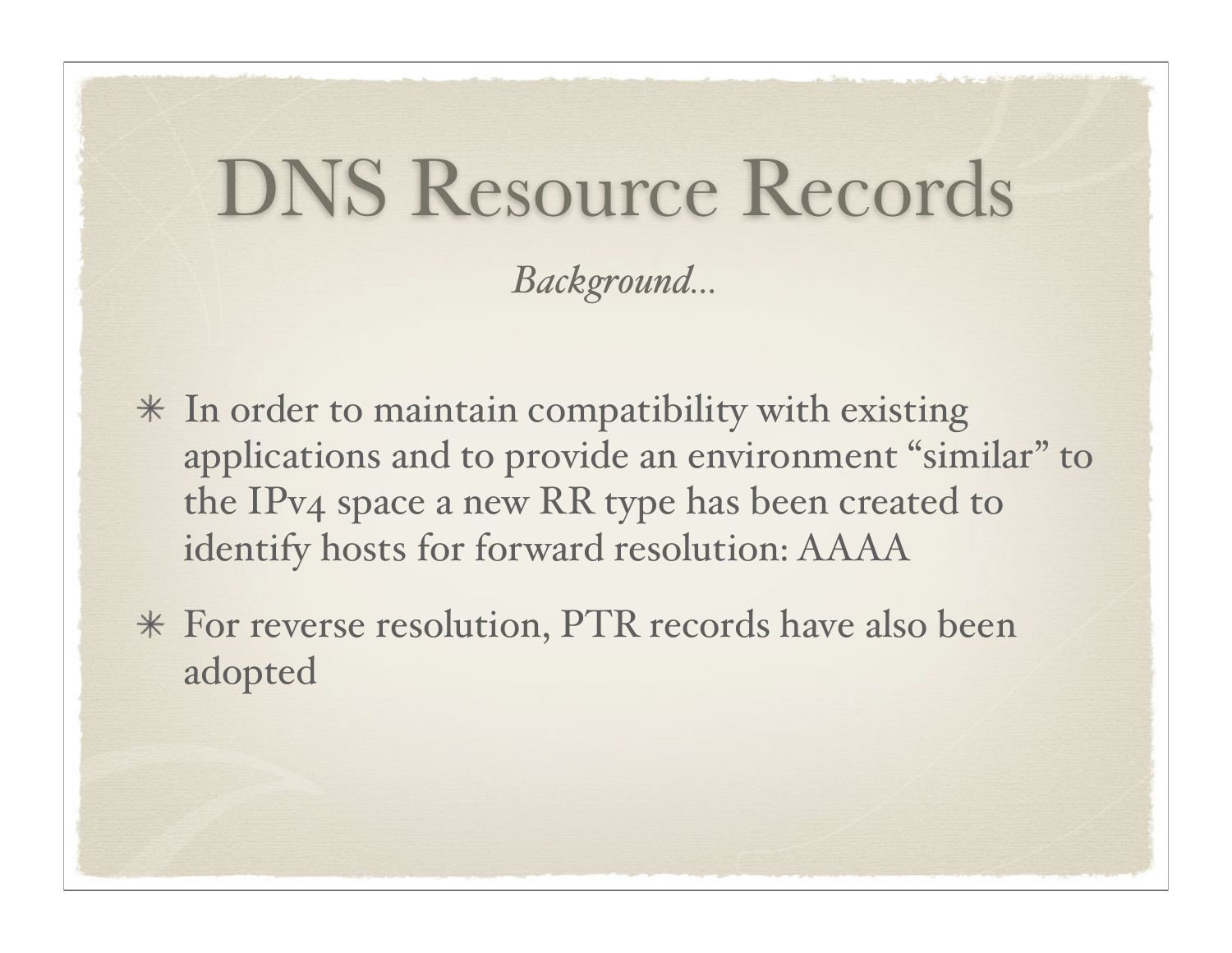*Background...*

Other RR types were also proposed (A6, DNAME), but are currently marked as "experimental"

Not covered since support has been removed from **BIND9**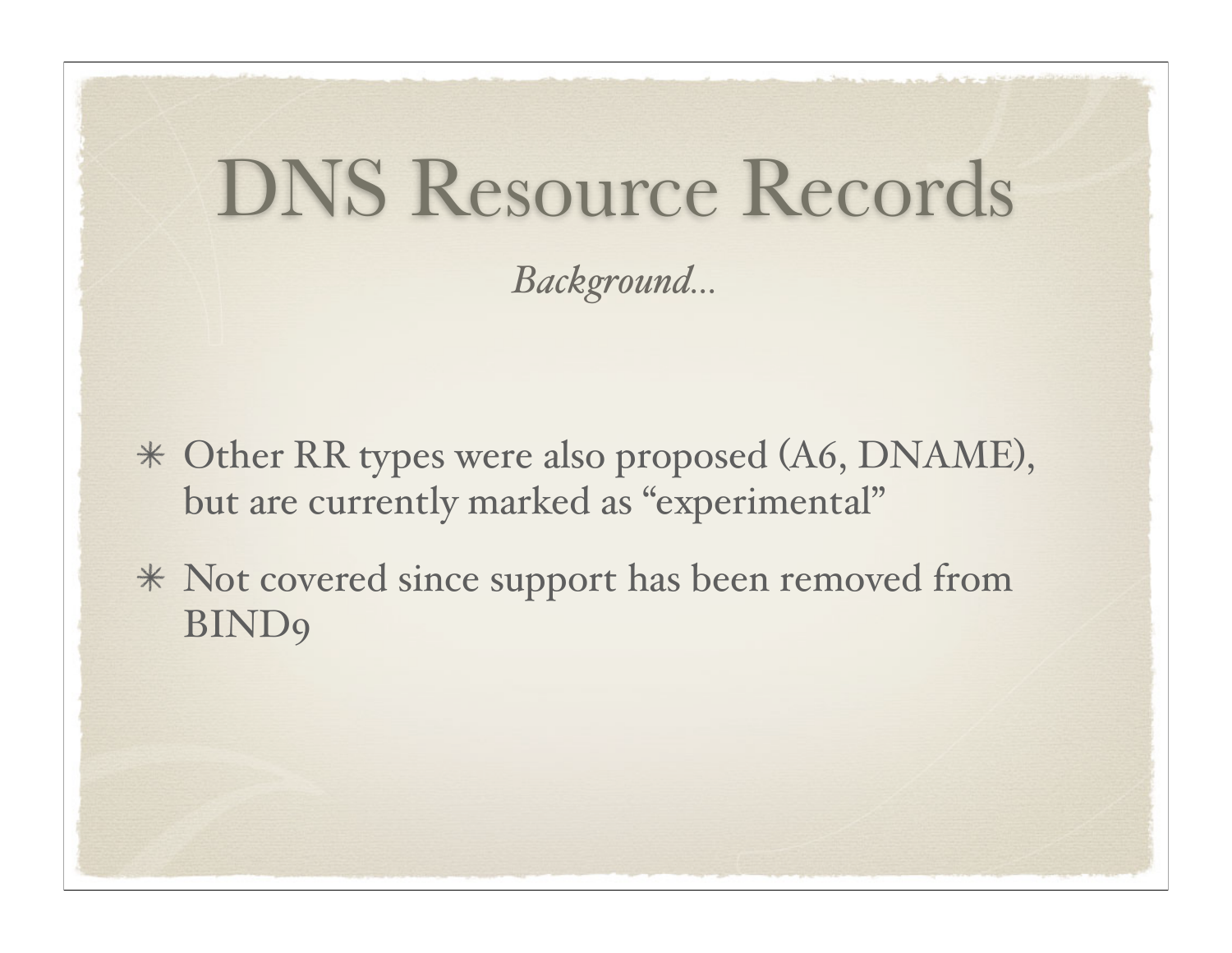#### *AAAA*

Structure

\$ORIGIN *domain.name. NAME* [TTL] IN **AAAA** *IPv6ADDR*

Example: RR for www.lacnic.net

\$ORIGIN lacnic.net. www IN **AAAA** 2001:12ff:0:2::15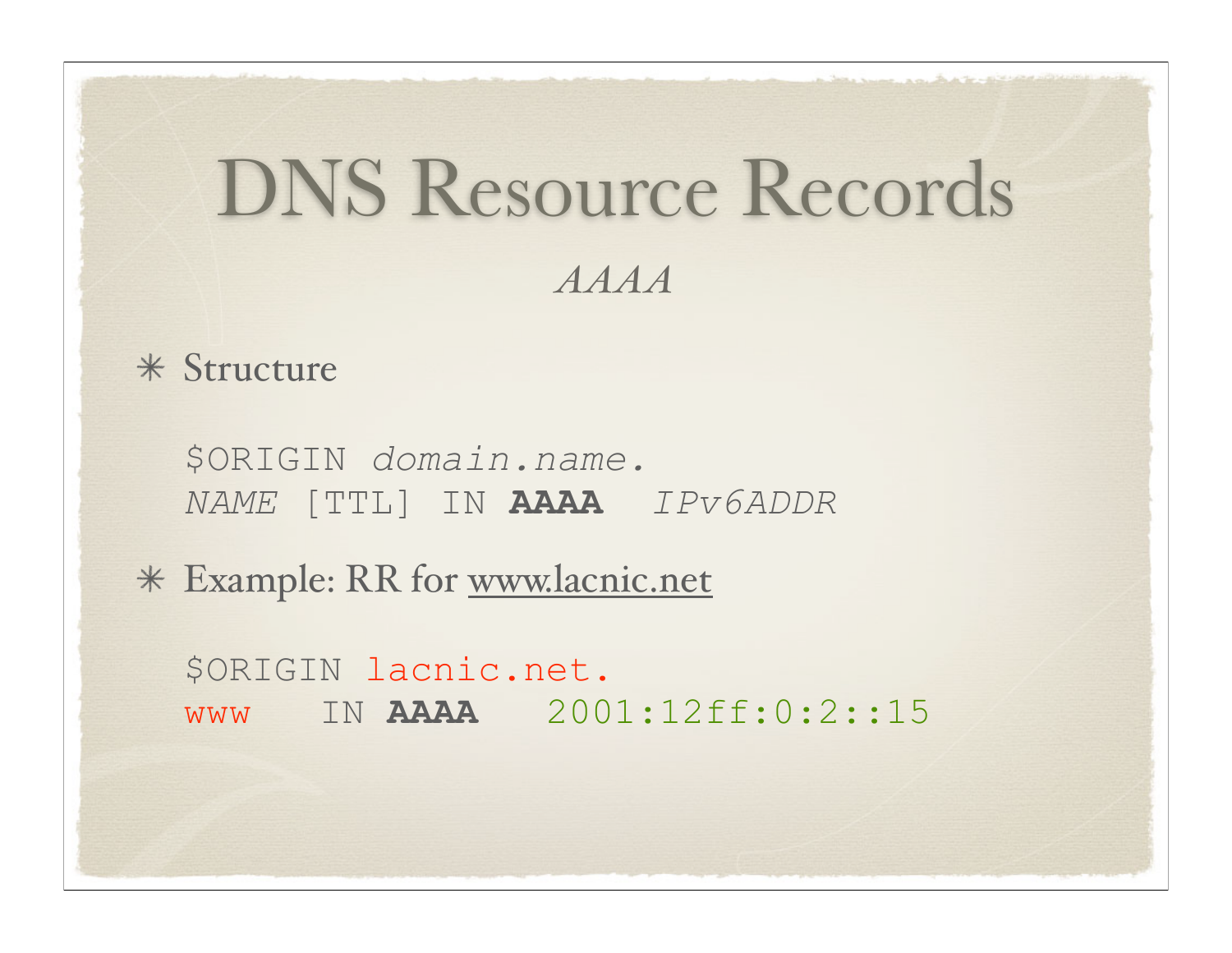#### *PTR Records*

Structure

AddrNibbleFormat [TTL] IN PTR fqdn.

Example (using the prefix as origin)

\$ORIGIN 2.0.0.0.0.0.0.0.f.f.2.1.1.0.0.2.ip6.arpa.

5.1.0.0.0.0.0.0.0.0.0.0.0.0.0.0 IN PTR lacnic.net.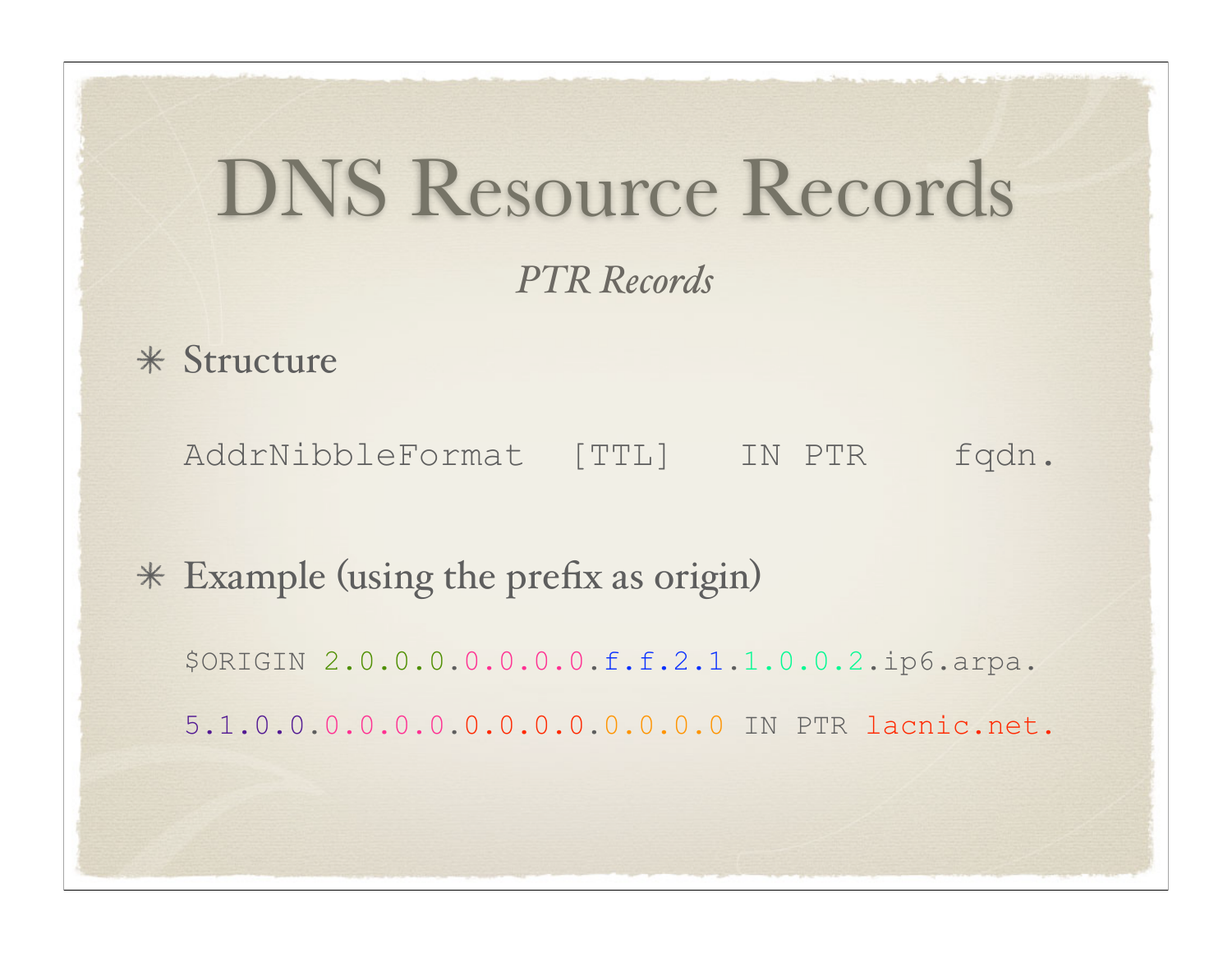#### *PTR Records*

Use IPv6Calc to convert IPv6 addresses to various formats:

\$ ipv6calc --in ipv6addr --out revnibbles.arpa 2001:12ff:0:2::15

5.1.0.0.0.0.0.0.0.0.0.0.0.0.0.0.2.0.0.0.0.0.0.0.f.f. 2.1.1.0.0.2.ip6.arpa.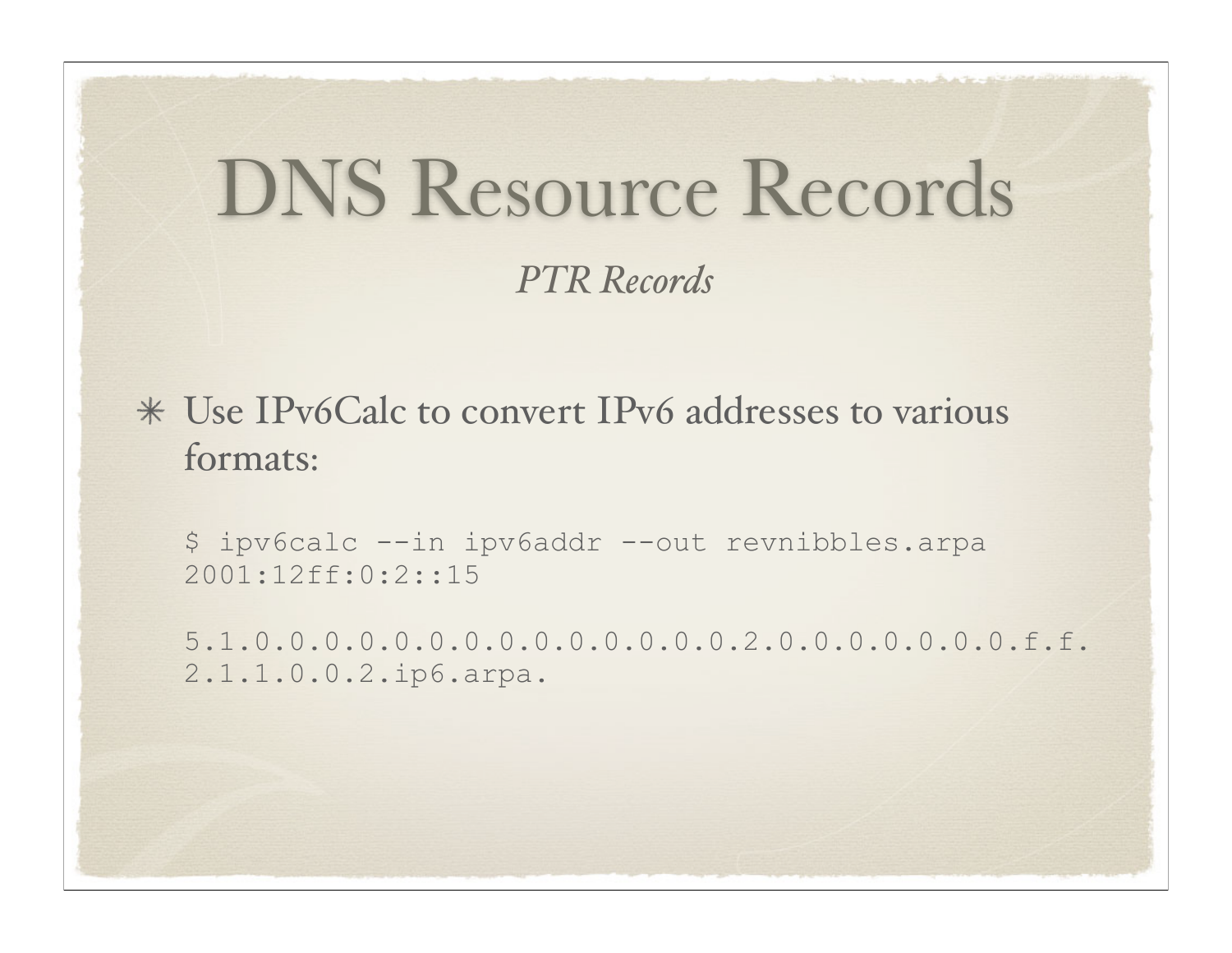**Putting it all together** 

Configure the following zones:

- f.f.2.1.1.0.0.2.ip6.arpa.
- workshop.lacnic.net.